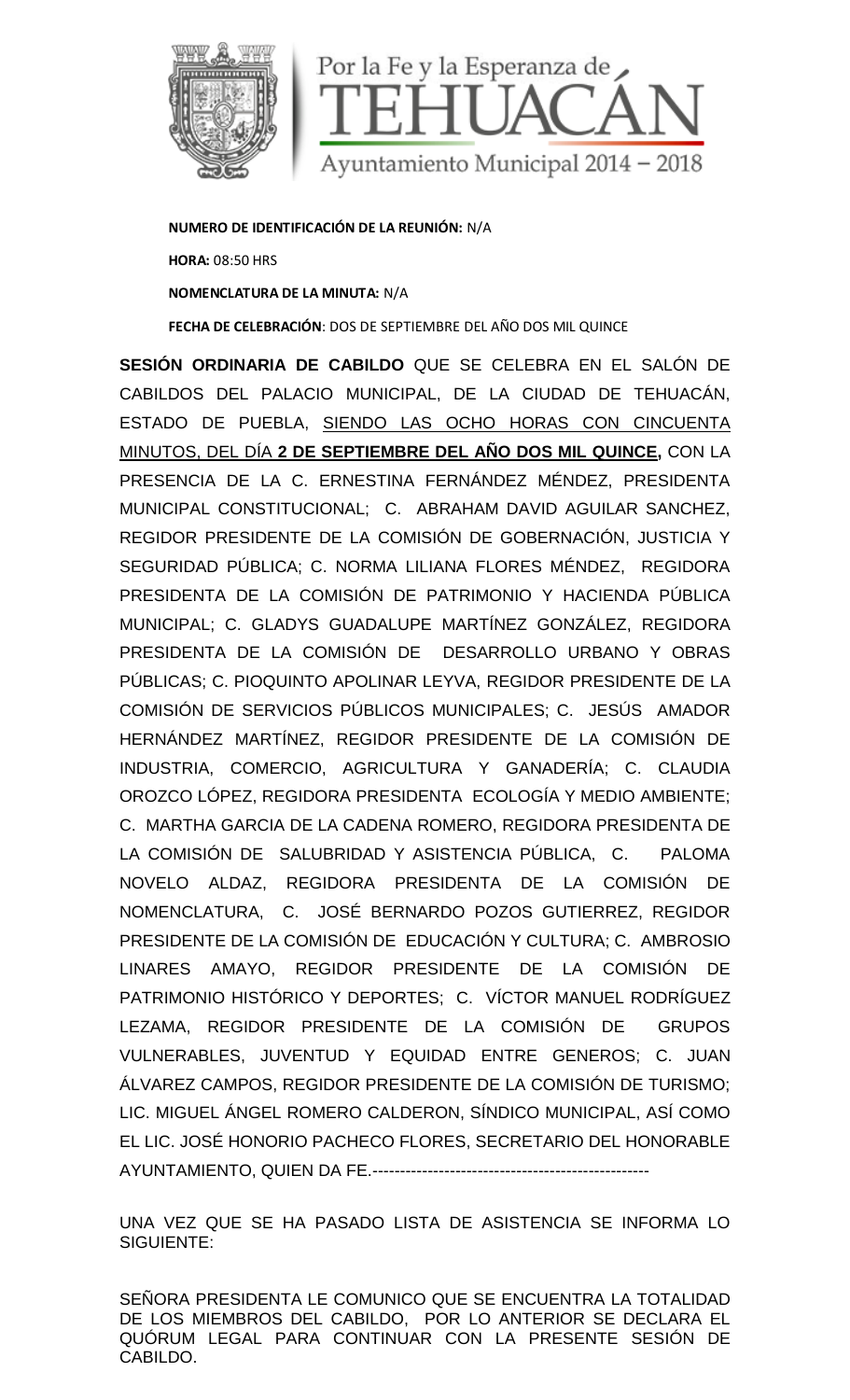EL LIC. JOSÉ HONORIO PACHECO FLORES, PROCEDE A DAR LECTURA AL ORDEN DEL DÍA, MISMA QUE CONTIENE LOS SIGUIENTES PUNTOS: **1.- APERTURA DE LA SESIÓN 2.- LISTA DE ASISTENCIA 3.- DECLARATORIA DEL QUÓRUM 4.- LECTURA DEL ACTA ANTERIOR 5.- PRESIDENCIA.-**

 ANÁLISIS, DISCUSIÓN Y EN SU CASO APROBACIÓN DEL PETITORIO QUE VERSA SOBRE LA MODIFICACIÓN EN CUANTO A UNO DE LOS INTEGRANTES DEL COMITÉ DE ADJUDICACIONES EN MATERIA DE ADQUISICIONES DEL MUNICIPIO DE TEHUACÁN, SIENDO EL SECRETARIO TÉCNICO RESPONSABLE DE LA ADJUDICACIÓN.

## **6.- COMISIÓN DE PATRIMONIO Y HACIENDA PÚBLICA MUNICIPAL**

 ANÁLISIS, DISCUSIÓN Y EN SU CASO APROBACIÓN DEL DICTAMEN QUE CONTIENE LA PROPUESTA DE AUTORIZACIÓN DEL 100% DE DESCUENTO DE LOS ACCESORIOS (RECARGOS, MULTAS Y NOTIFICACIONES) EN EL PAGO DEL IMPUESTO PREDIAL A TODOS LOS INMUEBLES EXCEPTO A PERSONAS FISICAS O MORALES EN QUE EL PREDIO TENGA FINES EMPRESARIALES, COMERCIALES O DE CUALQUIER OTRO GIRO CON FINES DE LUCRO Y FRACCIONAMIENTOS RESIDENCIALES CON PREDIOS CON SUPERFICIES MAYORES A 150 M2, CORRESPONDIENTE A LOS EJERCICIOS FISCALES DEL 2015 Y AÑOS ANTERIORES, DENTRO DEL PERIODO COMPRENDIDO DEL 01 DE SEPTIEMBRE AL 31 DE OCTUBRE DEL 2015, CON LAS TARIFAS VIGENTES EN EL PRESENTE EJERCICIO FISCAL.

## **7.- ASUNTOS GENERALES.**

**CLAUSURA. PRESIDENCIA.- ANÁLISIS, DISCUSIÓN Y EN SU CASO APROBACIÓN DEL PETITORIO QUE VERSA SOBRE LA MODIFICACIÓN EN CUANTO A UNO DE LOS INTEGRANTES DEL COMITÉ DE ADJUDICACIONES EN MATERIA DE ADQUISICIONES DEL MUNICIPIO DE TEHUACÁN, SIENDO EL SECRETARIO** 

**TÉCNICO RESPONSABLE DE LA ADJUDICACIÓN.**

EL LIC. JOSÉ HONORIO PACHECO FLORES, PROCEDE A DAR LECTURA AL PETITORIO CORRESPONDIENTE, MISMO QUE A LA LETRA DICE:

# **"… HONORABLE CABILDO:**

LA SUSCRITA ERNESTINA FERNANDEZ MENDEZ, PRESIDENTE MUNICIPAL CONSTITUCIONAL DE TEHUACÁN, PUEBLA, CON LAS FACULTADES QUE ME CONFIERE EL ARTÍCULO 78 Y 91 DE LA LEY ORGANICA MUNICIPAL DEL ESTADO DE PUEBLA, TOMANDO EN CONSIDERACION LOS ARGUMENTOS DE HECHO Y DE DERECHO QUE EN EL PRESENTE SE VIERTEN SOMETO A SU CONSIDERACIÓN EL PRESENTE PETITORIO, BASÁNDOME PARA TAL EFECTO EN LO SIGUIENTE:

## **C O N S I D E R A N D O S**

**I.**- QUE EL PARRAFO PRIMERO DE LA FRACCION II DEL ARTICULO 115 DE LA CONSTITUCION POLITICA DE LOS ESTADOS UNIDOS MEXICANOS, DETERMINA QUE LOS AYUNTAMIENTOS TENDRAN FACULTADES PARA APROBAR, DE ACUERDO CON LAS LEYES EN MATERIA MUNICIPAL QUE DEBERÁN EXPEDIR LAS LEGISLATURAS DE LOS ESTADOS, LOS BANDOS DE POLICIA Y GOBIERNO, LOS REGLAMENTOS, CIRCULARES Y DISPOSICIONES ADMINISTRATIVAS DE OBSERVANCIA GENERAL DENTRO DE SUS RESPECTIVAS JURISDICCIONES, QUE ORGANICEN LA ADMINSTRACIÓN PÚBLICA MUNICIPAL, REGULEN LAS MATERIAS, PROCEDIMIENTOS, FUNCIONES Y SERVICIOS PUBLICOS DE SU COMPETENCIA Y ASEGUREN LA PARTICIPACIÓN CIUDADANA Y VECINAL; MISMA DISPOSICIÓN QUE ES TRASLADADA A LA FRACCIÓN III DEL ARTICULO 105 DE LA COSTITUCION POLITÍCA DEL ESTADO LIBRE Y SOBERANO DE PUEBLA; **II**.- QUE LA FRACCION IV DEL ARTICULO 78 DE LA LEY ORGANICA MUNICIPAL DE PUEBLA,

DETERMINA QUE SON ATRIBUCIONES DE LOS AYUNTAMIENTOS EXPEDIR BANDOS DE POLICÍA Y GOBIERNO, REGLAMENTOS, CIRCULARES Y DISPOSICIONES ADMINISTRATIVAS DE OBSERVANCIA GENERAL, REFERENTES A SU ORGANIZACION, FUNCIONAMIENTO, SERVICIOS PUBLICOS QUE DEBAN PRESTAR Y DEMAS ASUNTOS DE SU COMPETENCIA, SUJETANDOSE A LAS BASES NORMATIVAS ESTABLECIDAS POR LA CONSTITUCION POLITICA DEL ESTADO LIBRE Y SOBERANO DE PUEBLA, VIGILANDO SU OBSERVANCIA Y APLICACIÓN;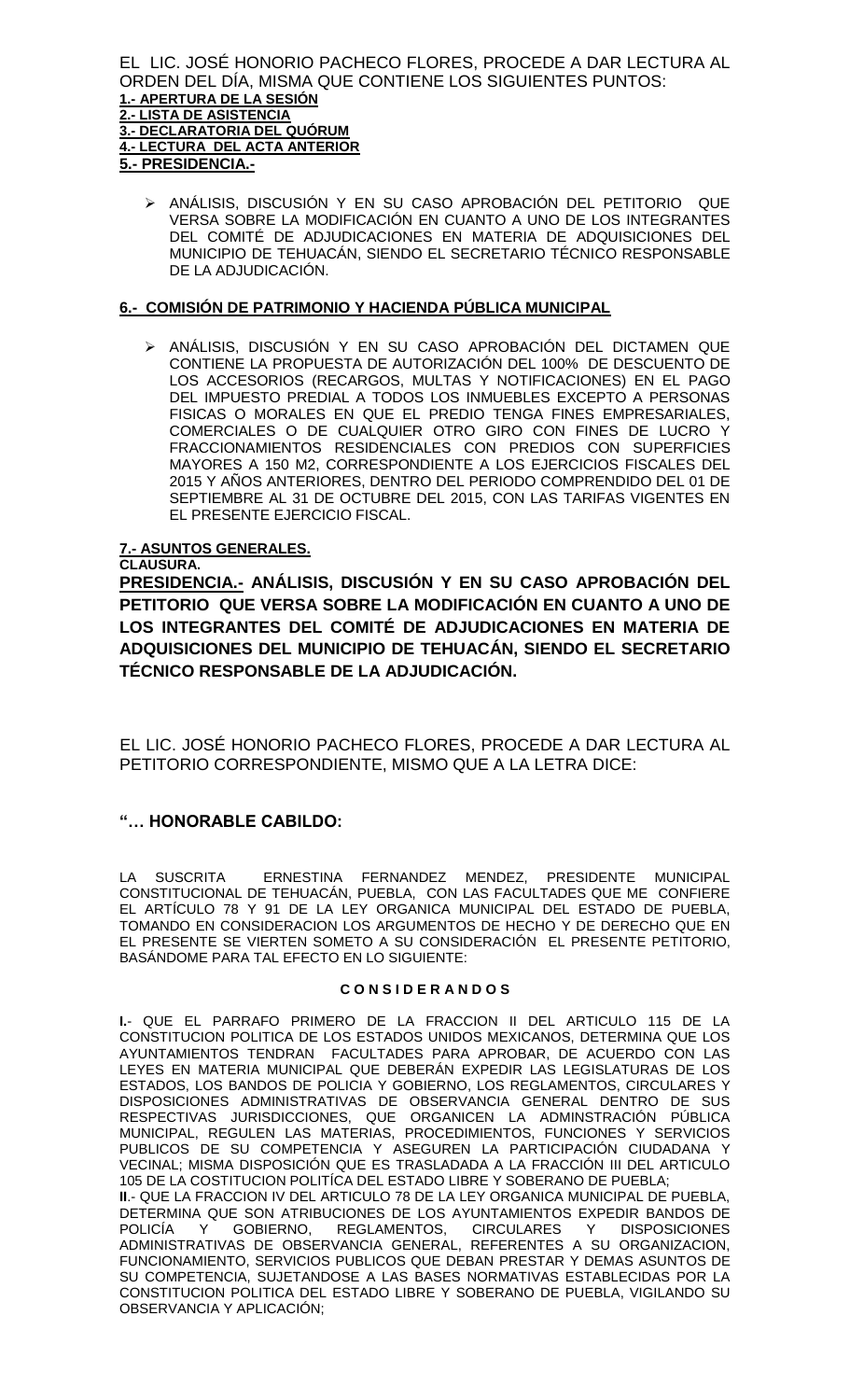**III**.- QUE EL ARTÍCULO 92 FRACCIÓN V DE LA LEY ORGANICA MUNICIPAL DE PUEBLA NOS CITA: SON FACULTADES Y OBLIGACIONES DE LOS REGIDORES: DICTAMINAR E INFORMAR SOBRE LOS ASUNTOS QUE LES ENCOMIENDE EL AYUNTAMIENTO;

**IV**.- QUE EL ARTÍCULO 42 DE LA LEY DE ADQUISICIONES, ARRENDAMIENTOS Y SERVICIOS DEL SECTOR PUBLICO ESTATAL Y MUNICIPAL, DETERMINA PARA GARANTIZAR LA EFICACIA Y LA TRANSPARENCIA EN LA ADJUDICACIÓN Y CONTRATACIÓN POR PARTE DE LA ADMINISTRACIÓN PUBLICA MUNICIPAL, EN CADA MUNICIPIO FUNCIONARA UNA ENTIDAD QUE PODRA TENER LA NATURALEZA DE ORGANISMO DESCENTRALIZADO U ORGANO DESCONCENTRADO DEL AYUNTAMIENTO, A ELECCIÓN DE ÉSTE; SE DENOMINARA "COMITÉ MUNICIPAL DE ADJUDICACIONES", Y TENDRÁ POR OBJETO LA ADJUDICACIÓN DE CONTRATOS DE BIENES, ARRENDAMIENTOS Y SERVICIOS PARA EL AYUNTAMIENTO, LAS AUTORIDADES MUNICIPALES, SUS DEPENDENCIAS Y ENTIDADES.

**V.-** EN LOS CASOS EN QUE, POR LA NATURALEZA DE SUS FUNCIONES O POR LA MAGNITUD DE SUS OPERACIONES, NO SE JUSTIFIQUE SU INSTALACIÓN, EL AYUNTAMIENTO PODRA AUTORIZAR LA EXCEPCION CORRESPONDIENTE, EN CUYO CASO LAS ATRIBUCIONES QUE ESTA LEY CONFIERE A LOS COMITÉS MUNICIPALES SERAN EJERCIDAS POR LAS INSTANCIAS QUE PARA TAL EFECTO SE DETERMINEN, SIN PERJUICIO DE QUE SE PUEDA CELEBRAR CONVENIO CON LA SECRETARIA PARA EFECTOS DE QUE ESTA COLABORE CON EL GOBIERNO MUNICIPAL EN LAS LICITACIONES Y ADJUDICACIONES QUE SEAN COMPETENCIA DE ESTE.

**VI.-** QUE EL ARTICULO 15 DE LA LEY DE ADQUISICIONES, ARRENDAMIENTOS Y SERVICIOS DEL SECTOR PUBLICO ESTATAL Y MUNICIPAL, ESTABLECE EN SU PARTE CONDUCENTE QUE LA SECRETARIA, LOS COMITES MUNICIPALES, BAJO SU RESPONSABILIDAD, PODRAN ADJUDICAR ADQUISICIONES, ARRENDAMIENTOS Y SERVICIOS, MEDIANTE LOS PROCEDIMIENTOS QUE A CONTINUACION SE SEÑALAN: I. LICITACIÓN PUBLICA; II.CONCURSO POR INVITACIÓN; III. PROCEDIMIENTO DE ADJUDICACIÓN MEDIANTE INVITACIÓN A CUANDO MENOS TRES PERSONAS; Y IV. ADJUDICACION DIRECTA.

**VII.-** QUE EL ARTICULO 171 DE LA LEY ORGANICA MUNICIPAL DE PUEBLA DETERMINA QUE LAS ADQUISICIONES, ARRENDAMIENTOS, PRESTACION DE SERVICIOS DE CUALQUIER NATURALEZA, Y LA CONTRATACION DE OBRA PUBLICA QUE REALICEN LOS AYUNTAMIENTOS SE CONTRATARAN EN LOS TÉRMINOS Y MEDIANTE LOS PROCEDIMIENTOS QUE PREVÉN LA LEY DE OBRA PUBLICA Y SERVICIOS RELACIONADOS CON LA MISMA; LA LEY DE ADQUISICIONES, ARRENDAMIENTOS Y PRESTACION DE SERVICIOS DEL SECTOR PUBLICO ESTATAL Y MUNICIPAL, Y DEMAS DISPOSICIONES LEGALES APLICABLES; MISMO ARTICULO QUE SEÑALA EN SU PARRAFO SEGUNDO QUE LOS AYUNTAMIENTOS CONTARÁN CON UN COMITÉ DE OBRAS PÚBLICAS Y SERVICIOS RELACIONADOS Y UN COMITE DE ADJUDICACIONES EN MATERIA DE ADQUISICIONES, LOS CUALES ESTARAN INTEGRADOS CONFORME A LA LEY DE LA MATERIA; O EN SU CASO CELEBRARAN LOS CONVENIOS RESPECTIVOS CON LOS COMITES ESTATALES CORRESPONDIENTES.

**VIII.**- QUE EL ARTÍCULO 118 DE LA LEY ORGANICA MUNICIPAL DE PUEBLA ESTABLECE LA ADMINISTRACIÓN PÚBLICA MUNICIPAL SERÁ CENTRALIZADA Y DESCENTRALIZADA, PRESECTUANDO EN SU PRIMER PÁRRAFO QUE LA ADMINISTRACIÓN PÚBLICA MUNICIPAL CENTRALIZADA SE INTEGRA CON LAS DEPENDENCIAS QUE FORMAN PARTE DEL AYUNTAMIENTO, ASÍ COMO CON ÓRGANOS DESCONCENTRADOS, VINCULADOS JERÁRQUICAMENTE A LAS DEPENDENCIAS MUNICIPALES, CON LAS FACULTADES Y OBLIGACIONES ESPECIFICAS QUE FIJE EL ACUERDO DE SU CREACIÓN.

**IX.-** QUE EL ARTÍCULO 119 DE LA LEY ORGANICA MUNICIPAL DE PUEBLA DETERMINA QUE EL AYUNTAMIENTO PODRA CREAR DEPENDENCIAS Y ENTIDADES QUE LE ESTEN SUBORDINADAS DIRECTAMENTE, ASI COMO FUSIONAR, MODIFICAR O SUPRIMIR LAS YA EXISTENTES ATENDIENDO SUS NECESIDADES Y CAPACIDAD FINANCIERA; Y QUE POR SU PARTE EN EL ARTÍCULO 120 DE ESTA LEY, PRECEPTUA, LAS DEPENDENCIAS Y ENTIDADES DE LA ADMINISTRACIÓN PUBLICA MUNICIPAL EJERCERAN LAS FUNCIONES QUE LES ASIGNE ESTA LEY, EL REGLAMENTO RESPECTIVO, O EN SU CASO, EL ACUERDO DEL AYUNTAMIENTO CON EL QUE SE HAYA REGULADO SU CREACIÓN, ESTRUCTURA Y FUNCIONAMIENTO.

**X**.- QUE EL ARTÍCULO 163 DE LA LEY ORGANICA MUNICIPAL DE PUEBLA DETERMINA CADA MUNICIPIO CONTARÁ CON UNA TESORERÍA MUNICIPAL, QUE SERA LA DEPENDENCIA ENCARGADA DE ADMINISTRAR EL PATRIMONIO MUNICIPAL. LA TESORERÍA MUNICIPAL ESTARÁ A CARGO DE UN TESORERO, QUIEN DEBERA CUMPLIR LOS MISMOS REQUISITOS SEÑALADOS PARA EL SECRETARIO DEL AYUNTAMIENTO, SERÁ NOMBRADO Y REMOVIDO POR EL AYUNTAMIENTO A PROPUESTA DEL PRESIDENTE MUNICIPAL, Y SERA REMUNERADO DE ACUERDO CON EL PRESUPUESTO RESPECTIVO.

**XI**.- QUE CON FUNDAMENTO EN LAS DISPOSICIONES CONSTITUCIONALES Y LEGALES ALUDIDAS Y CON EL PROPOSITO DE ASEGURAR LA TRANSPARENCIA Y EFICACIA EN LA LICITACIÓN Y ADJUDICACION DE LAS ADQUISICIONES, ARRENDAMIENTOS Y SERVICIOS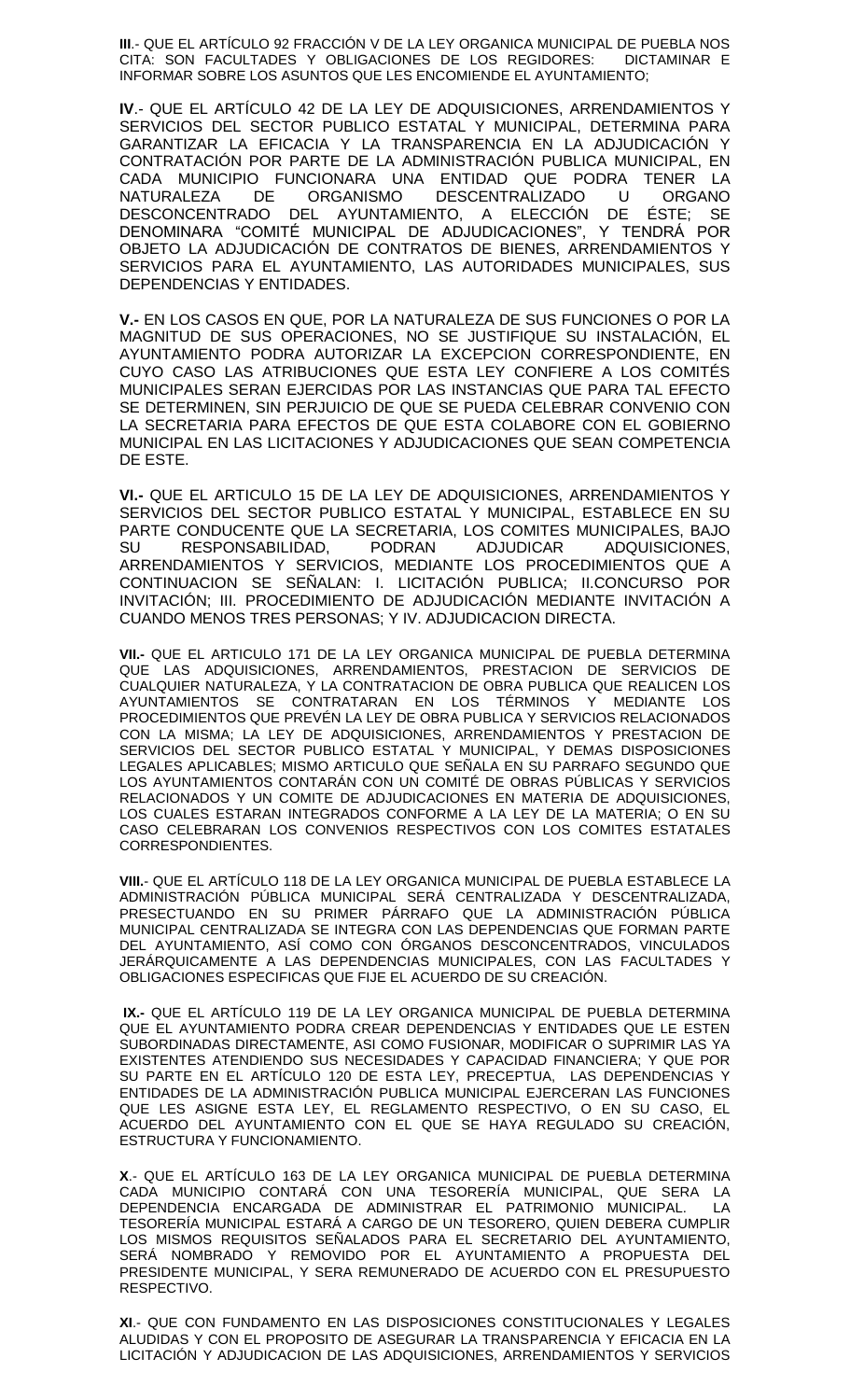DEL H. AYUNTAMIENTO, SE PROPONE LA CREACIÓN DEL COMITÉ DE ADJUDICACIONES EN MATERIA DE ADQUISICIONES DEL MUNICIPIO DE TEHUACAN, PUEBLA.

**XII.-** QUE SE PROPONE QUE EL MENCIONADO COMITÉ TENGA LA ESTRUCTURA DE UN ÓRGANO COLEGIADO DE DECISIÓN QUE SE COORDINE CON LAS DIRECCIONES COMPETENTES EN LA MATERIA, POR PARTE DEL H. AYUNTAMIENTO, PARA LAS ACCIONES DE INSTRUMENTACIÓN DE LOS PROCEDIMIENTOS DE LICITACIÓN Y ADJUDICACIÓN DE LAS ADQUISICIONES, ARRENDAMIENTOS Y SERVICIOS A CARGO DEL MUNICIPIO, MEDIANTE LAS REGLAS, PROCEDIMIENTOS Y MECANISMOS QUE DETERMINE LA LEY DE LA MATERIA, EL PRESENTE INSTRUMENTO, ASÍ COMO LAS REGLAS QUE MEDIANTE CIRCULAR EXPIDA LA PRESIDENCIA MUNICIPAL DE TEHUACAN, PUEBLA;

**XIII.**- QUE DE ACUERDO A ESTE ESQUEMA EL COMITÉ DE ADJUDICACIONES EN MATERIA DE ADQUISICIONES DEL MUNICIPIO DE TEHUACÁN, PUEBLA SE INTEGRA POR LOS SIGUIENTES FUNCIONARIOS TITULARES, CADA UNO DE LOS CUALES DEBERA DESIGNAR DOS SUPLENTES:

UN PRESIDENTE (QUE SERÁ LA PRESIDENTA MUNICIPAL DEL H. AYUNTAMIENTO DE TEHUACÁN PUEBLA).

UN SECRETARIO EJECUTIVO (QUE SERÁ EL TESORERO MUNICIPAL)

UN SECRETARIO TÉCNICO (QUE SERÁ NOMBRADO POR EL COMITÉ)

SIETE VOCALES DEL SECTOR PÚBLICO MUNICIPAL QUE SERÁN LOS CC: REGIDOR PRESIDENTE DE LA COMISIÓN DE PATRIMONIO Y HACIENDA PÚBLICA MUNICIPAL, EL SECRETARIO DE SERVICIOS PÚBLICOS MUNICIPALES, DIRECTOR DE OBRAS PÚBLICAS Y DIRECTOR DE RECURSOS MATERIALES Y SERVICIOS INTERNOS, ASI COMO UN REPRESENTANTE DEL SECTOR SOCIAL, UNO DE LAS ORGANIZACIONES VECINALES Y OTRO DEL SECTOR PRIVADO, PROPUESTO POR LA PRESIDENTA Y APROBADO POR EL HONORABLE CABILDO, UN COMISARIO QUE SERA EL CONTRALOR MUNICIPAL.

**XIV.-** QUE CON FECHA 30 DE JUNIO DEL AÑO EN CURSO LA LIC. CAROLINA RAMIREZ OLIVARES PRESENTA SU RENUNCIA A LA DIRECCIÓN DE RECURSOS HUMANOS AL PUESTO QUE DESEMPEÑABA COMO SECRETARIO TÉCNICO RESPONSABLE DEL COMITÉ DE ADJUDICACIONES EN MATERIA DE ADQUSICIONES DEL MUNICIPIO DE TEHUACÁN, PUEBLA; MOTIVO POR EL CUAL SE CONSIDERA NECESARIO HACER LA MODIFICACIÓN CORRESPONDIENTE DENTRO DEL COMITÉ Y QUEDE INTEGRADO AL MISMO LA **C. SILVIA CASILLAS CASTILLO,** COMO SECRETARIO TÉCNICO RESPONSABLE DE ADJUDICACIÓN.

POR LO EXPUESTO Y FUNDADO EN LOS CONSIDERANDOS QUE ANTECEDEN Y EN USO DE LAS FACULTADES CONFERIDAS, SE PROPONE A CONSIDERACIÓN DE ESTE HONORABLE CUERPO COLEGIAGO EL SIGUIENTE:

#### **P E T I T O R I O**

PRIMERO.- SE APRUEBE LA MODIFICACIÓN DE LA ESTRUCTURA DEL COMITÉ DE ADJUDICACIONES EN MATERIA DE ADQUISICIONES DEL MUNICIPIO DE TEHUACÁN, PUEBLA, A PARTIR DEL 01 DE JULIO DEL AÑO EN CURSO, Y SE AUTORICE EL INGRESO DE LA **C. SILVIA CASILLAS CASTILLO**, QUEDANDO CONFORMADO DE LA SIGUIENTE FORMA:

C. ERNESTINA FERNÁNDEZ MÉNDEZ PRESIDENTE PRESIDENTE MUNICIPAL CONSTITUCIONAL C. MARIA ELENA PÉREZ SIMÓN<br>TESORERA MUNICIPAL SECRETARIO EJECUTIVO LIC. SILVIA CASILLAS CASTILLO SECRETARIO TÉCNICO RESPONSABLE DE LA ADJUDICACIÓN LAE. NORMA LILIANA FLORES MENDEZ VOCAL 1 REGIDORA DE PATRIMONIO Y HACIENDA PÚBLICA MUNICIPAL LIC. MARIO ALBERTO ANDRADES ORTIZ VOCAL 2 DIRECTOR DE COMPRAS ING. MILTON CARLOS LÓPEZ BRETON VOCAL 3 DIRECTOR DE OBRAS PUBLICAS C. JOSE MIGUEL HERNANDEZ MARTINEZ VOCAL 4 REPRESENTANTE DEL SECTOR SOCIAL C. IVONNE ZAMBRANO GIL VOCAL 5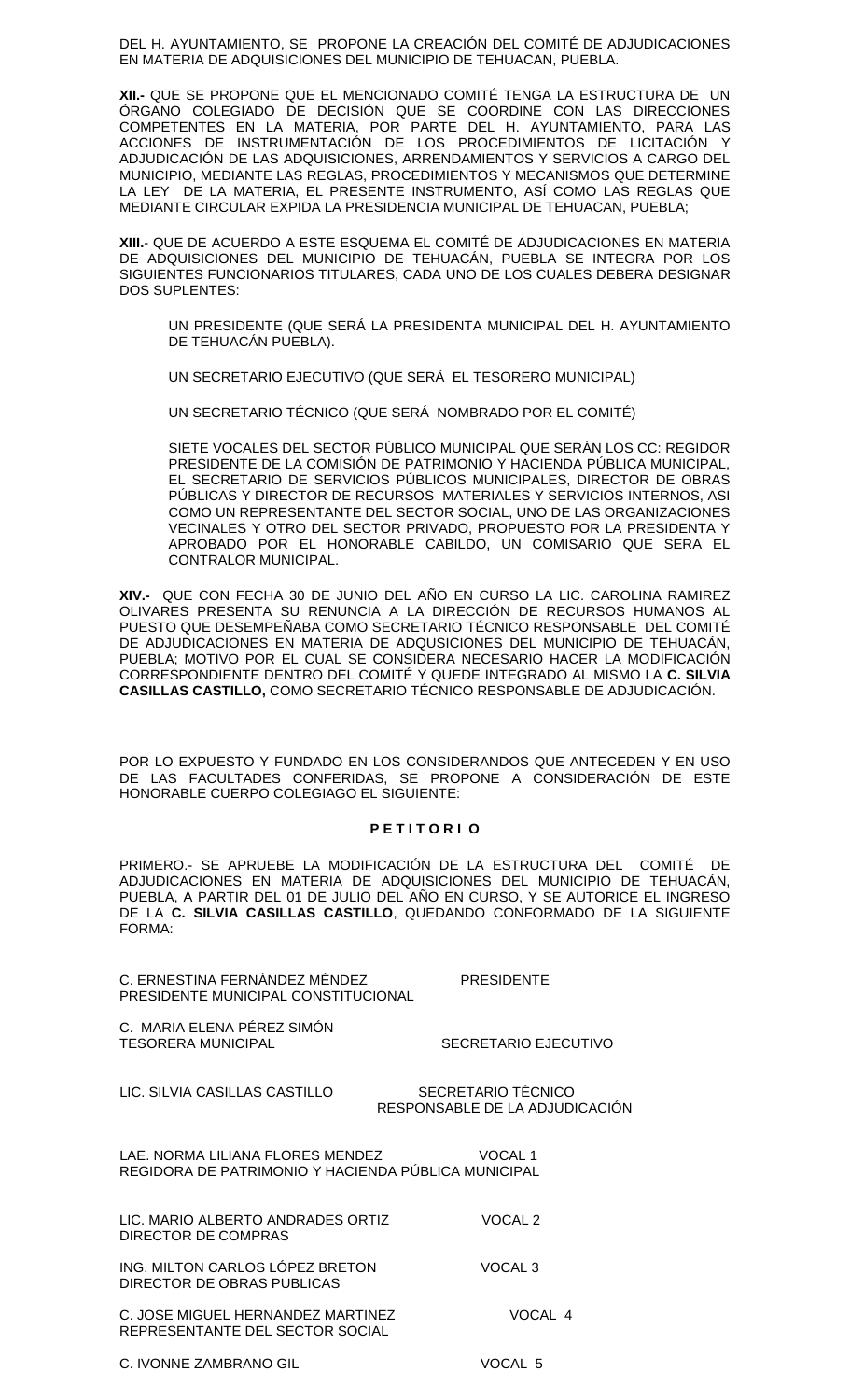(PRESIDENTA DE COLONIA) REPRESENTANTE DE LAS ORGANIZACIONES VECINALES

C. JOSE BARROSO PEREZ VOCAL 6 REPRESENTANTE DEL SECTOR PRIVADO

C.P. ADRIANA FUENTES RAMOS COMISIONARIO CONTRALORA MUNICIPAL

**SEGUNDO**.- SE ACUERDE Y APRUEBE LA DENOMINACIÓN, ESTRUCTURA, INTEGRACIÓN, FUNCIONES Y COMPETENCIA DEL COMITÉ DE ADJUDICACIONES EN MATERIA DE ADQUISICIONES DEL MUNICIPIO DE TEHUCÁN, PUEBLA, ASÍ COMO LAS FACULTADES Y OBLIGACIONES DE CADA UNO DE SUS INTEGRANTES, TAL Y COMO QUEDO PRECISADO EN LOS CONSIDERANDOS XI, XII, XIII, XIV, XV, XVI, XVII, XVIII, DEL ACUERDO DE CABILDO DE FECHA 26 DE FEBRERO DE 2014.- ATENTAMENTE.- POR LA FE Y LA ESPERANZA.- TEHUACÁN, PUEBLA, A 2 DE SEPTIEMBRE DE 2015.- PRESIDENTA MUNICIPAL CONSTITUCIONAL.- C. ERNESTINA FERNÁNDEZ MÉNDEZ.- FIRMA ILEGIBLE". SENORA PRESIDENTA, REGIDORES Y SINDICO MUNICIPAL, EN VOTACIÓN SE LES CONSULTA SI SE APRUEBA LA PROPUESTA PRESENTADA EN CUESTIÓN, LOS QUE ESTÉN POR LA AFIRMATIVA SÍRVANSE MANIFESTARLO LEVANTANDO LA MANO.

HABIÉNDOSE ANALIZADO AMPLIAMENTE EL CONTENIDO DEL PETITORIO DE REFERENCIA, POR MAYORÍA CON 12 VOTOS A FAVOR Y 2 VOTOS EN CONTRA POR PARTE DE LOS REGIDORES PALOMA NOVELO ALDAZ Y JUAN ÁLVAREZ CAMPOS, INTEGRANTES DEL HONORABLE CABILDO, SE DETERMINA EL SIGUIENTE:

# **A C U E R D O**

**PRIMERO.-** SE APRUEBA LA MODIFICACIÓN DE LA ESTRUCTURA DEL COMITÉ DE ADJUDICACIONES EN MATERIA DE ADQUISICIONES DEL MUNICIPIO DE TEHUACÁN, PUEBLA, A PARTIR DEL 01 DE JULIO DEL AÑO EN CURSO, Y SE AUTORICE EL INGRESO DE LA **C. SILVIA CASILLAS CASTILLO**, QUEDANDO CONFORMADO DE LA SIGUIENTE FORMA:

| C. ERNESTINA FERNÁNDEZ MÉNDEZ       | <b>PRESIDENTE</b> |
|-------------------------------------|-------------------|
| PRESIDENTE MUNICIPAL CONSTITUCIONAL |                   |

C. MARIA ELENA PÉREZ SIMÓN TESORERA MUNICIPAL SECRETARIO EJECUTIVO

LIC. SILVIA CASILLAS CASTILLO SECRETARIO TÉCNICO

RESPONSABLE DE LA ADJUDICACIÓN

LAE. NORMA LILIANA FLORES MENDEZ VOCAL 1 REGIDORA DE PATRIMONIO Y HACIENDA PÚBLICA MUNICIPAL

| LIC. MARIO ALBERTO ANDRADES ORTIZ<br>DIRECTOR DE COMPRAS      | VOCAL <sub>2</sub> |
|---------------------------------------------------------------|--------------------|
| ING. MILTON CARLOS LÓPEZ BRETON<br>DIRECTOR DE OBRAS PUBLICAS | VOCAL <sub>3</sub> |
| C. JOSE MIGUEL HERNANDEZ MARTINEZ                             | VOCAL 4            |

REPRESENTANTE DEL SECTOR SOCIAL C. IVONNE ZAMBRANO GIL VOCAL 5 (PRESIDENTA DE COLONIA) REPRESENTANTE DE LAS ORGANIZACIONES VECINALES

C. JOSE BARROSO PEREZ VOCAL 6 REPRESENTANTE DEL SECTOR PRIVADO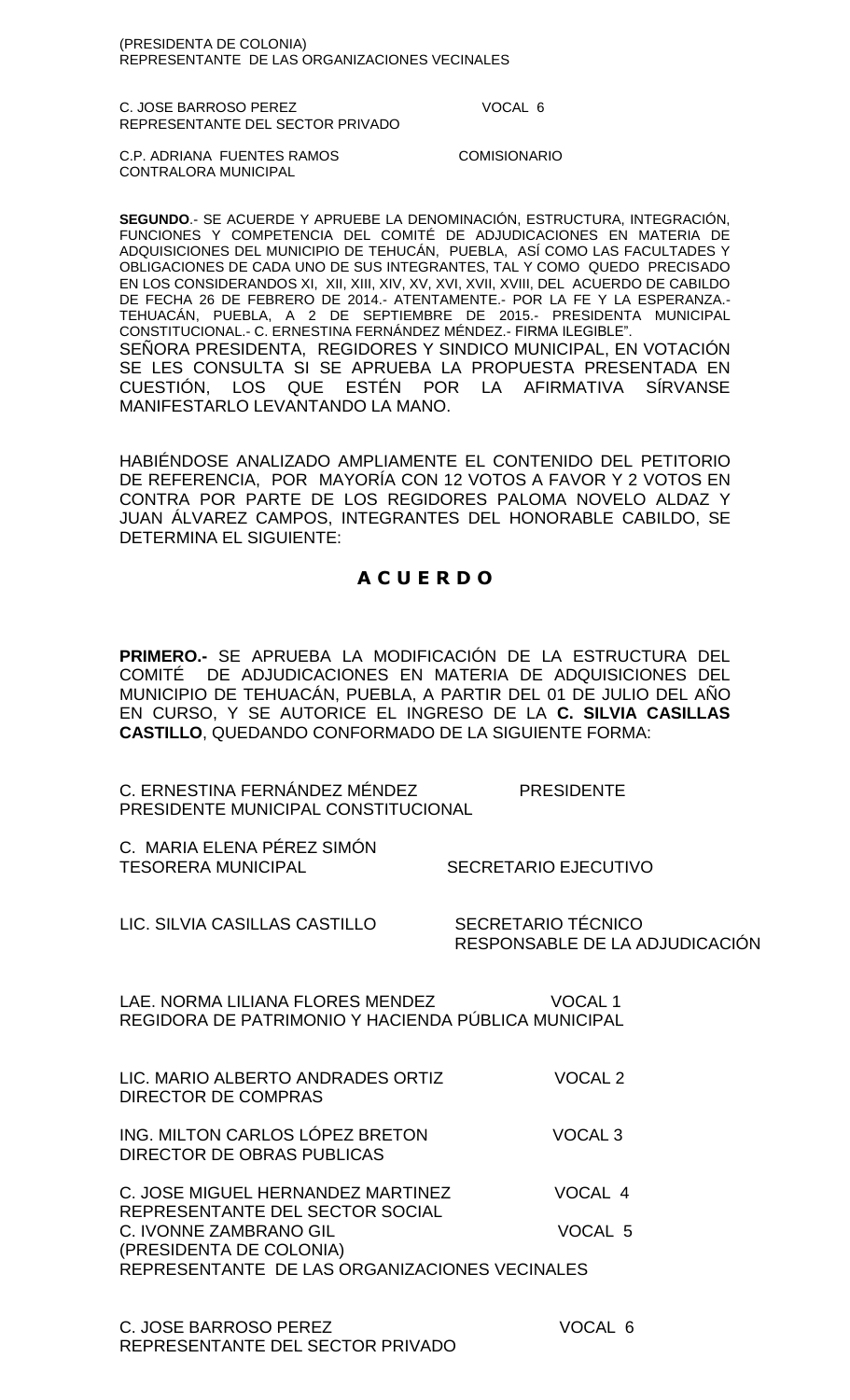**SEGUNDO**.- SE ACUERDA Y APRUEBA LA DENOMINACIÓN, ESTRUCTURA, INTEGRACIÓN, FUNCIONES Y COMPETENCIA DEL COMITÉ DE ADJUDICACIONES EN MATERIA DE ADQUISICIONES DEL MUNICIPIO DE TEHUCÁN, PUEBLA, ASÍ COMO LAS FACULTADES Y OBLIGACIONES DE CADA UNO DE SUS INTEGRANTES, TAL Y COMO QUEDO PRECISADO EN LOS CONSIDERANDOS XI, XII, XIII, XIV, XV, XVI, XVII, XVIII, DEL ACUERDO DE CABILDO DE FECHA 26 DE FEBRERO DE 2014.

LO ANTERIORMENTE CON FUNDAMENTO EN LOS INSTRUMENTOS LEGALES INVOCADOS EN EL DICTAMEN DE REFERENCIA.

**COMISIÓN DE PATRIMONIO Y HACIENDA PÚBLICA MUNICIPAL.- ANÁLISIS, DISCUSIÓN Y EN SU CASO APROBACIÓN DEL DICTAMEN QUE CONTIENE LA PROPUESTA DE AUTORIZACIÓN DEL 100% DE DESCUENTO DE LOS ACCESORIOS (RECARGOS, MULTAS Y NOTIFICACIONES) EN EL PAGO DEL IMPUESTO PREDIAL A TODOS LOS INMUEBLES EXCEPTO A PERSONAS FISICAS O MORALES EN QUE EL PREDIO TENGA FINES EMPRESARIALES, COMERCIALES O DE CUALQUIER OTRO GIRO CON FINES DE LUCRO Y FRACCIONAMIENTOS RESIDENCIALES CON PREDIOS CON SUPERFICIES MAYORES A 150 M2, CORRESPONDIENTE A LOS EJERCICIOS FISCALES DEL 2015 Y AÑOS ANTERIORES, DENTRO DEL PERIODO COMPRENDIDO DEL 01 DE SEPTIEMBRE AL 31 DE OCTUBRE DEL 2015, CON LAS TARIFAS VIGENTES EN EL PRESENTE EJERCICIO FISCAL.**

SEÑORA REGIDORA TIENE USTED EL USO DE LA PALABRA.

LA REGIDORA NORMA LILIANA FLORES MÉNDEZ, PROCEDE A DAR LECTURA AL DICTAMEN CORRESPONDIENTE, MISMO QUE A LA LETRA DICE:

## **"… HONORABLE CABILDO:**

LOS SUSCRITOS REGIDORES LIC. NORMA LILIANA FLORES MENDEZ, C. JESUS AMADOR HERNANDEZ MARTINEZ, C. GLADYS GUADALUPE MARTINEZ GONZALEZ, C. AMBROCIO LINARES AMAYO, C. JUAN ALVAREZ CAMPOS, C. ABRAHAM DAVID AGUILAR SANCHEZ, PRESIDENTA E INTEGRANTES DE LA COMISION DE PATRIMONIO Y HACIENDA PUBLICA MUNICIPAL DEL HONORABLE AYUNTAMIENTO, POR ESTE MEDIO Y CON FUNDAMENTO EN LO DISPUESTO POR EL ARTICULO 92, FRACCIONES III, IV, V Y VII DE LA LEY ORGANICA MUNICIPAL, SOMETEMOS A ESTE HONORABLE CUERPO COLEGIADO EL PRESENTE DICTAMEN PARA SU ESTUDIO Y APROBACION EN LA SIGUIENTE PROPUESTA: LA AUTORIZACION DEL 100% DE DESCUENTO DE LOS ACCESORIOS (RECARGOS, MULTAS, Y NOTIFICACIONES)EN EL PAGO DEL IMPUESTO PREDIAL A TODOS LOS INMUEBLES EXCEPTO A PERSONAS FISICAS O MORALES EN QUE EL PREDIO TENGA FINES EMPRESARIALES, COMERCIALES O DE CUALQUIER OTRO GIRO CON FINES DE LUCRO Y FRACCIONAMIENTOS RESIDENCIALES CON PREDIOS CON SUPERFICIESMAYORES A 150 M2, CORRESPONDIENTE ALOS EJERCICIOS FISCALES DEL 2015 Y AÑOS ANTERIORES, DENTRO DEL PERIODO COMPRENDIDO DEL 01 DE SEPTIEMBRE AL 31 DE OCTUBRE DEL 2015, CON TARIFAS VIGENTES EN EL PRESENTE EJERCICIO FISCAL, CON BASE EN LOS SIGUIENTES:

## **C O N S I D E R A N D O S**

I. QUE LA FRACCION II DEL ARTICULO 115 DE LA CONSTITUCION POLITICA DE LOS ESTADOS UNIDOS MEXICANOS, SEÑALA QUE LOS MUNICIPIOS ESTARAN INVESTIDOS DE PERSONALIDAD JURIDICA Y PATRIMONIO PROPIO EL CUAL MANEJARAN CONFORME A LA LEY Y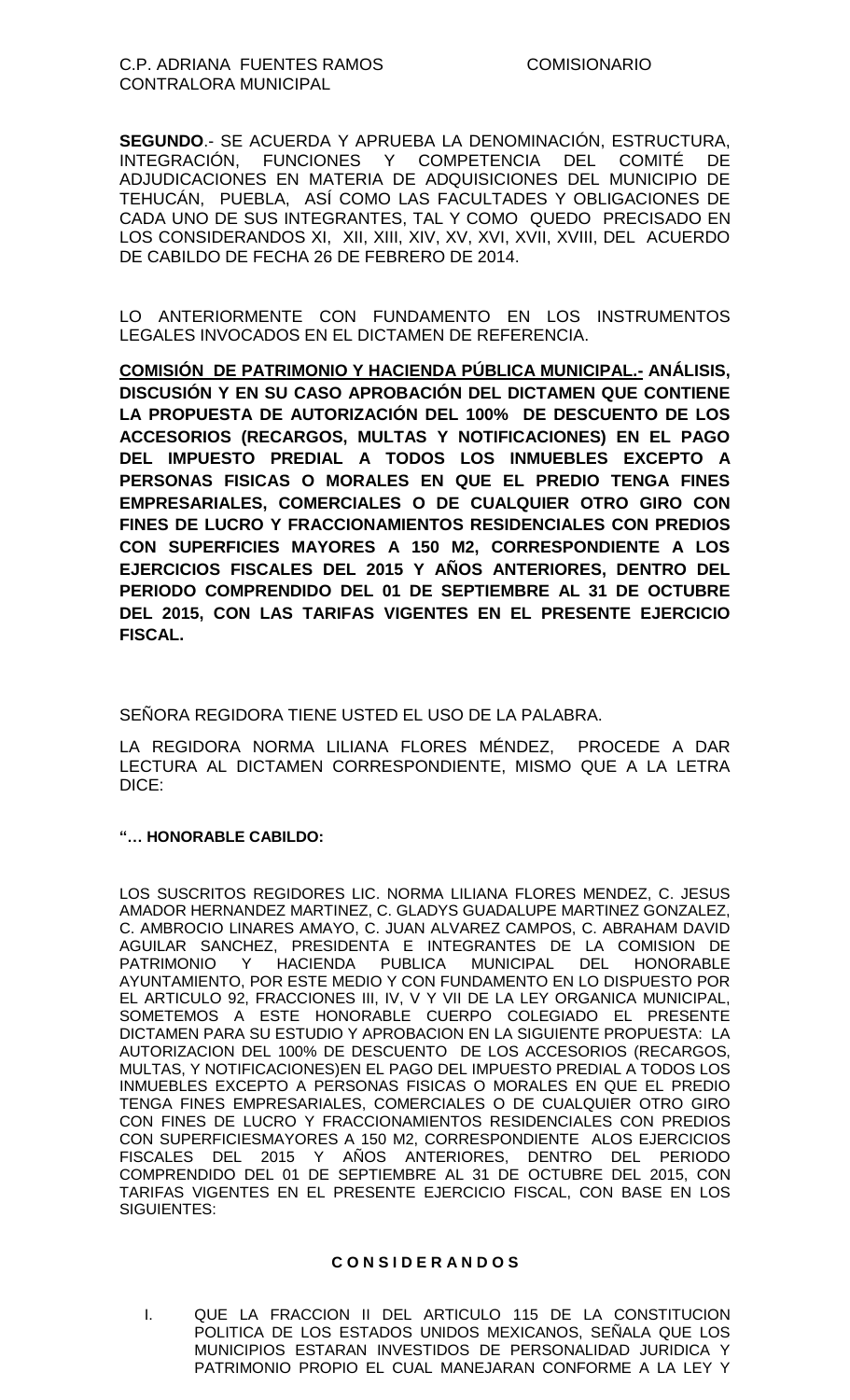QUE LOS AYUNTAMIENTOS TENDRAN LAS FACULTADES PARA APROBAR, DE ACUERDO CON LAS LEYES EN MATERIA MUNICIPAL, QUE DEBERAN EXPEDIR LAS LEGISLATURAS DE LOS ESTADOS, LOS BANDOS DE POLICIA Y GOBIERNO, LOS REGLAMENTOS, LAS CIRCULARES Y DISPOSICIONES ADMINISTRATIVAS DE OBSERVANCIA GENERAL DENTRO DE SUS RESPECTIVA JURISDICCIONES, QUE ORGANICEN LA ADMINISTRACION PUBLICA MUNICIPAL, REGULEN LAS MATERIAS, PROCEDIMIENTOS, FUNCIONES Y SERVICIOS PUBLICOS DE SU COMPETENCIA Y ASEGUREN LA PARTICIPACIÓN CIUDADANA VECINAL, DISPOSICION QUE ES CONFIRMADA POR LOS ARTÍCULOS 103 Y 104 FRACCION III DE LA CONSTITUCION POLITICA DEL ESTADO LIBRE Y SOBERANO DE PUEBLA Y 3 DE LA LEY ORGANICA MUNICIPAL.

- II. QUE EL MISMO ARTICULO 115 EN SU FRACCION IV ESTABLECE QUE LOS MUNICIPIOS ADMINISTRARÁN LIBREMENTE SU HACIENDA, LA CUAL SE FORMARÁ DE LOS RENDIMIENTOS DE LOS BIENES QUE LE PERTENEZCAN, ASI COMO DE LAS CONTRIBUCIONES Y OTROS INGRESOS QUE LAS LEGISLATURAS ESTABLEZCAN A SU FAVOR.
- III. QUE EL CODIGO FISCAL MUNICIPAL DEL ESTADO LIBRE Y SOBERANO DE PUEBLA, ESTABLECE EN LA FRACCION VIII DEL ARTICULO 43 QUE SON FACULTADES DE LAS AUTORIDADES FISCALES MUNICIPALES …EL CONDONAR O EXIMIR TOTAL O PARCIALMENTE EL PAGO DE CONTRIBUCIONES Y SUS ACCESORIOS, AUTORIZAR SU PAGO A PLAZO , DIFERIDO O EN PARCIALIDADES, CUANDO SE HAYA AFECTADO O TRATE DE IMPEDIR QUE SE AFECTE LA SITUACION DE ALGÚN LUGAR O REGIÓN DEL MUNICIPIO, UNA RAMA DE ACTIVIDAD, LA PRODUCCION O VENTA DE PRODUCTOS, O LA REALIZACION DE UNA ACTIVIDAD, ASI COMO EN CASOS DE CATÁSTROFES SUFRIDAS O FENÓMENOS NATURALES, PLAGAS O EPIDEMIAS, SIEMPRE Y CUANDO LO ANTERIOR SEA APROBADO POR EL CABILDO.
- IV. QUE LA LEY DE HACIENDA PARA EL MUNICIPIO DE TEHUACAN EN SU ARTÍCULO 6 SEÑALA QUIENES SON SUJETOS DE COBRO DEL IMPUESTO PREDIAL, Y BENEFICIADOS POR LA PROPUESTA DE CONDONACION, Y QUE A LA LETRA DICE: ARTICULO 6.- SON SUJETOS DEL IMPUESTO PREDIAL: I.- LOS PROPIETARIOS O POSEEDORES DE PREDIOS URBANOS O RÚSTICOS. II.- EL FIDEICOMITENTE O EN SU CASO EL FIDUCIARIO, EN TANTO NO TRANSMITAN LA PROPIEDAD DEL PREDIO AL FIDEICOMISARIO O A OTRAS PERSONAS, EN CUMPLIMIENTO DEL CONTRATO DE FIDEICOMISO. III.- LOS EJIDATARIOS O COMUNEROS QUE DISFRUTEN DE TIERRAS, CONFORME A LAS LEYES AGRARIAS EN VIGOR Y QUE SE ENCUENTREN EN LOS SUPUESTOS QUE SEÑALA LA LEY DE INGRESOS DEL MUNICIPIO.
- V. ASI MISMO EL ARTICULO 9 DE LA LEY EN COMENTO ESTABLECE QUE EL PAGO DE DICHO IMPUESTO SE REALIZARÁ DENTRO DE LOS TRES PRIMEROS MESES DE CADA AÑO, EN LA TESORERIA MUNICIPAL O EN LAS CAJAS U OFICINAS AUTORIZADAS.
- VI. QUE LOS ARTICULOS 92, FRACCIONES III, IV, V, Y 94, DE LA LEY ORGANICA MUNICIPAL, ESTIPULAN QUE SON FACULTADES OBLIGACIONES DE LOS REGIDORES EL EJERCER LAS FACULTADES DE DELIBERACION Y DECISION DE LOS ASUNTOS QUE LE COMPETEN AL AYUNTAMIENTO, FORMAR PARTE DE LAS COMISIONES PARA LAS QUE FUEREN DESIGNADOS POR ESTE Y DICTAMINAR E INFORMAR SOBRE LOS ASUNTOS QUE SE LES ENCOMIENDE, DISPOSICIÓN QUE SE ARTICULA CON EL DISPOSITIVO 96 FRACCION I, DEL MISMO ORDENAMIENTO QUE ESTABLECE QUE DENTRO DE LAS COMISIONES PERMANENTES DE REGIDORES SE ENCUENTRA LA DE PATRIMONIO Y HACIENDA PUBLICA MUNICIPAL, DE LA QUE FORMAMOS PARTE LOS SUSCRITOS Y QUE DEBERÁ ANALIZAR, DISCUTIR, PROPONER SOBRE LOS ASUNTOS COMPRENDIDOS EN ESAS MATERIAS;
- VII. QUE ESTA ACCION ES CON EL FIN DE CAPTAR A LOS CONTRIBUYENTES MOROSOS DEL IMPUESTO PREDIAL, DERIVADO DE LO ANTERIOR SE DESTACAN LOS MULTIPLES BENEFICIOS SOCIALES Y ECONÓMICOS QUE RECIBIRÁN LOS HABITANTES DEL MUNICIPIO DE TEHUACAN PUEBLA LA AUTORIZACION DEL 100% DE DESCUENTO DE LOS ACCESORIOS (RECARGOS, MULTAS, Y NOTIFICACIONES) EN EL PAGO DEL IMPUESTO PREDIAL A TODOS LOS INMUEBLES EXCEPTO A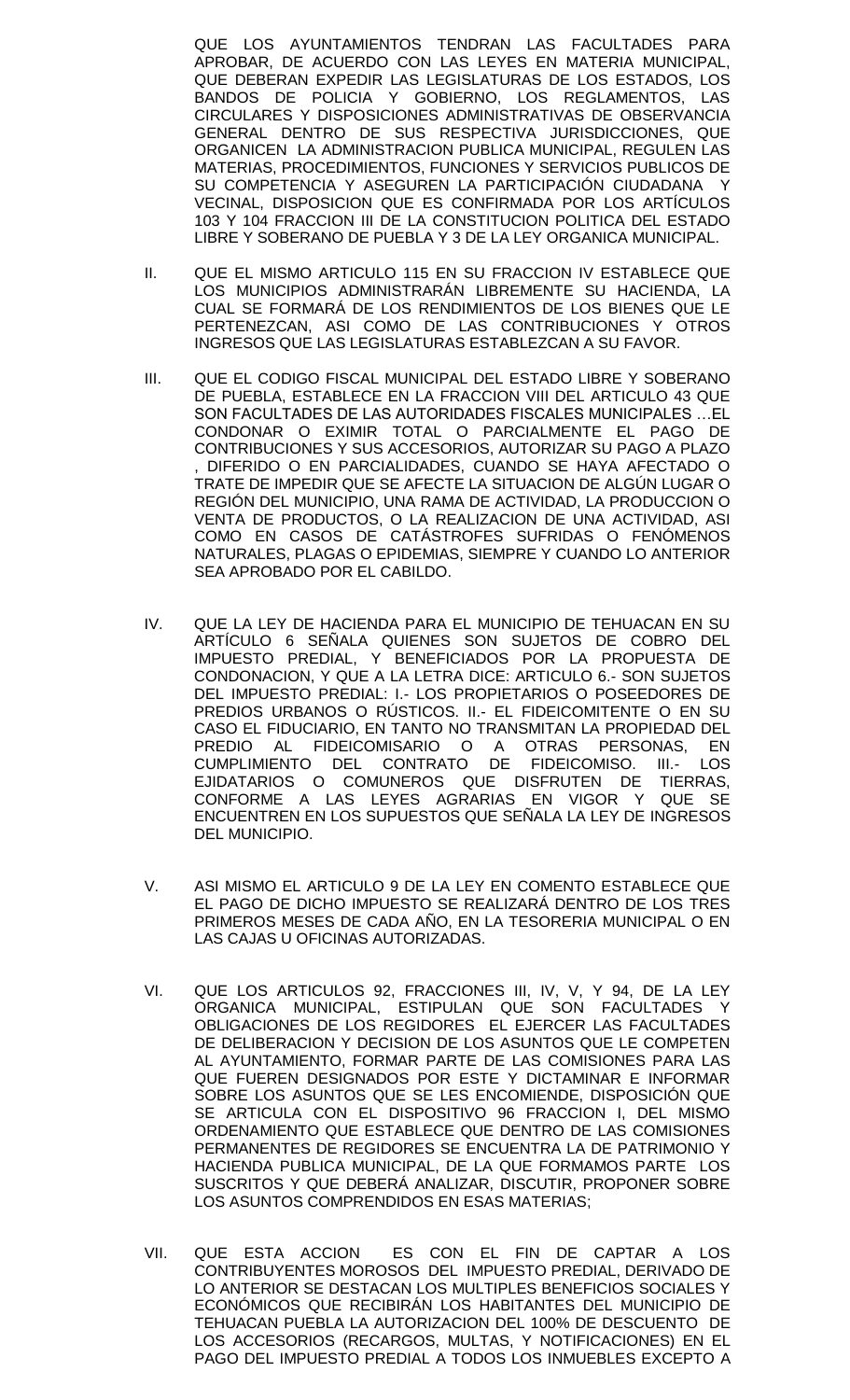PERSONAS FISICAS O MORALES EN QUE EL PREDIO TENGA FINES EMPRESARIALES, COMERCIALES O DE CUALQUIER OTRO GIRO CON FINES DE LUCRO Y FRACCIONAMIENTOS RESIDENCIALES CON PREDIOS CON SUPERFICIES MAYORES A 150 M2, CORRESPONDIENTE A LOS EJERCICIOS FISCALES DEL 2015 Y AÑOS ANTERIORES, DENTRO DEL PERIODO COMPRENDIDO DEL 01 DE SEPTIEMBRE AL 31 DE OCTUBRE DEL 2015, CON TARIFAS VIGENTES EN EL PRESENTE EJERCICIO FISCAL, POR LO ANTERIORMENTE EXPUESTO Y FUNDADO, SOLICITO AL H. CABILDO TENGA A BIEN APROBAR EL SIGUIENTE:

### **D I C T A M E N**

**PRIMERO.**- SE APRUEBE LA AUTORIZACION DEL 100% DE DESCUENTO DE LOS ACCESORIOS (RECARGOS, MULTAS, Y NOTIFICACIONES) EN EL PAGO DEL IMPUESTO PREDIAL A TODOS LOS INMUEBLES EXCEPTO A PERSONAS FISICAS O MORALES EN QUE EL PREDIO TENGA FINES EMPRESARIALES, COMERCIALES O DE CUALQUIER OTRO GIRO CON FINES DE LUCRO Y FRACCIONAMIENTOS RESIDENCIALES CON PREDIOS CON SUPERFICIESMAYORES A 150 M2, CORRESPONDIENTE A LOS EJERCICIOS FISCALES DEL 2015 Y AÑOS ANTERIORES, DENTRO DEL PERIODO COMPRENDIDO DEL 01 DE SEPTIEMBRE AL 31 DE OCTUBRE DEL 2015, CON TARIFAS VIGENTES EN EL PRESENTE EJERCICIO FISCAL.

**SEGUNDO**.- SE INSTRUYA A LA TESORERIA MUNICIPAL PARA QUE A TRAVES DEL DEPARTAMENTO DE INGRESOS REALICE EL DEL 100% DE DESCUENTO DE LOS ACCESORIOS (RECARGOS, MULTAS, Y NOTIFICACIONES) EN EL PAGO DEL IMPUESTO PREDIAL A TODOS LOS INMUEBLES EXCEPTO A PERSONAS FISICAS O MORALES EN QUE EL PREDIO TENGA FINES EMPRESARIALES, COMERCIALES O DE CUALQUIER OTRO GIRO CON FINES DE LUCRO Y FRACCIONAMIENTOS RESIDENCIALES CON PREDIOS CON SUPERFICIESMAYORES A 150 M2, CORRESPONDIENTE A LOS EJERCICIOS FISCALES DEL 2015 Y AÑOS ANTERIORES, DENTRO DEL PERIODO COMPRENDIDO DEL 01 DE SEPTIEMBRE AL 31 DE OCTUBRE DEL 2015, CON TARIFAS VIGENTES EN EL PRESENTE EJERCICIO FISCAL.

**TERCERO**.- COMUNÍQUESE EL PRESENTE EN LOS MEDIOS MASIVOS DE COMUNICACIÓN RESPECTIVOS, PARA QUE LA CIUDADANIA TENGA CONOCIMIENTO DE LOS PRESENTES RESOLUTIVOS.- ATENTAMENTE.- TEHUACAN, PUEBLA; A 02 DE SEPTIEMBRE DEL AÑO 2015.- LIC. NORMA LILIANA FLORES MÉNDEZ.- PRESIDENTA DE LA COMISION.- C. JESÚS AMADOR HERNÁNDEZ MARTINEZ.- INTEGRANTE.- C. GLADYS GUADALUPE MARTÍNEZ GONZALEZ.- INTEGRANTE.- C. AMBROSIO LINARES AMAYO.- INTEGRANTE.- C. JUAN ÁLVAREZ CAMPOS.- INTEGRANTE.- C. ABRAHAM DAVID AGUILAR SÁNCHEZ.- INTEGRANTE.- FIRMAS ILEGIBLES.

DESPUÉS DE LA LECTURA DEL DICTAMEN SURGEN LOS SIGUIENTES COMENTARIOS:

EL LIC. MIGUEL ÁNGEL ROMERO CALDERON: PREGUNTA QUE COMO VAMOS A SABER AL MOMENTO DE PAGAR, EN EL INMUEBLE SI SON HABITACIONAL O COMERCIAL.

REGIDORA NORMA LILIANA FLORES MÉNDEZ, COMENTA: ANTES DE PAGAR TIENE QUE ANEXAR A LA CUENTA UNA FOTOGRAFÍA DEL PREDIO Y AHÍ NOS DAREMOS CUENTA SI ES HABITACIONAL O COMERCIAL.

REGIDORA MARTHA GARCÍA DE LA CADENA ROMERO, COMENTA QUE SE CHECO MUY BIEN EN COMISIÓN PARA QUE QUEDARA BIEN CLARO EN EL SISTEMA A LA HORA DE REALIZAR EL PAGO.

REGIDORA NORMA LILIANA FLORES MÉNDEZ: SE MANEJO EN EL SISTEMA PARA QUE BOTARA AUTOMÁTICAMENTE EL DESCUENTO A TODOS LOS QUE VAYAN PAGANDO Y CATASTRO SE ENCARGUE DE SACAR LA FOTOGRAFÍA PARA VERIFICAR.

SENORA PRESIDENTA, REGIDORES Y SINDICO MUNICIPAL, EN VOTACIÓN SE LES CONSULTA SI SE APRUEBA LA PROPUESTA PRESENTADA EN CUESTIÓN, LOS QUE ESTÉN POR LA AFIRMATIVA SÍRVANSE MANIFESTARLO LEVANTANDO LA MANO.

HABIÉNDOSE ANALIZADO AMPLIAMENTE EL CONTENIDO DEL DICTAMEN DE REFERENCIA, POR MAYORÍA CON 13 VOTOS A FAVOR Y 1 VOTO EN CONTRA POR PARTE DE LA REGIDORA PALOMA NOVELO ALDAZ, INTEGRANTES DEL HONORABLE CABILDO, SE DETERMINA EL SIGUIENTE:

## **A C U E R D O**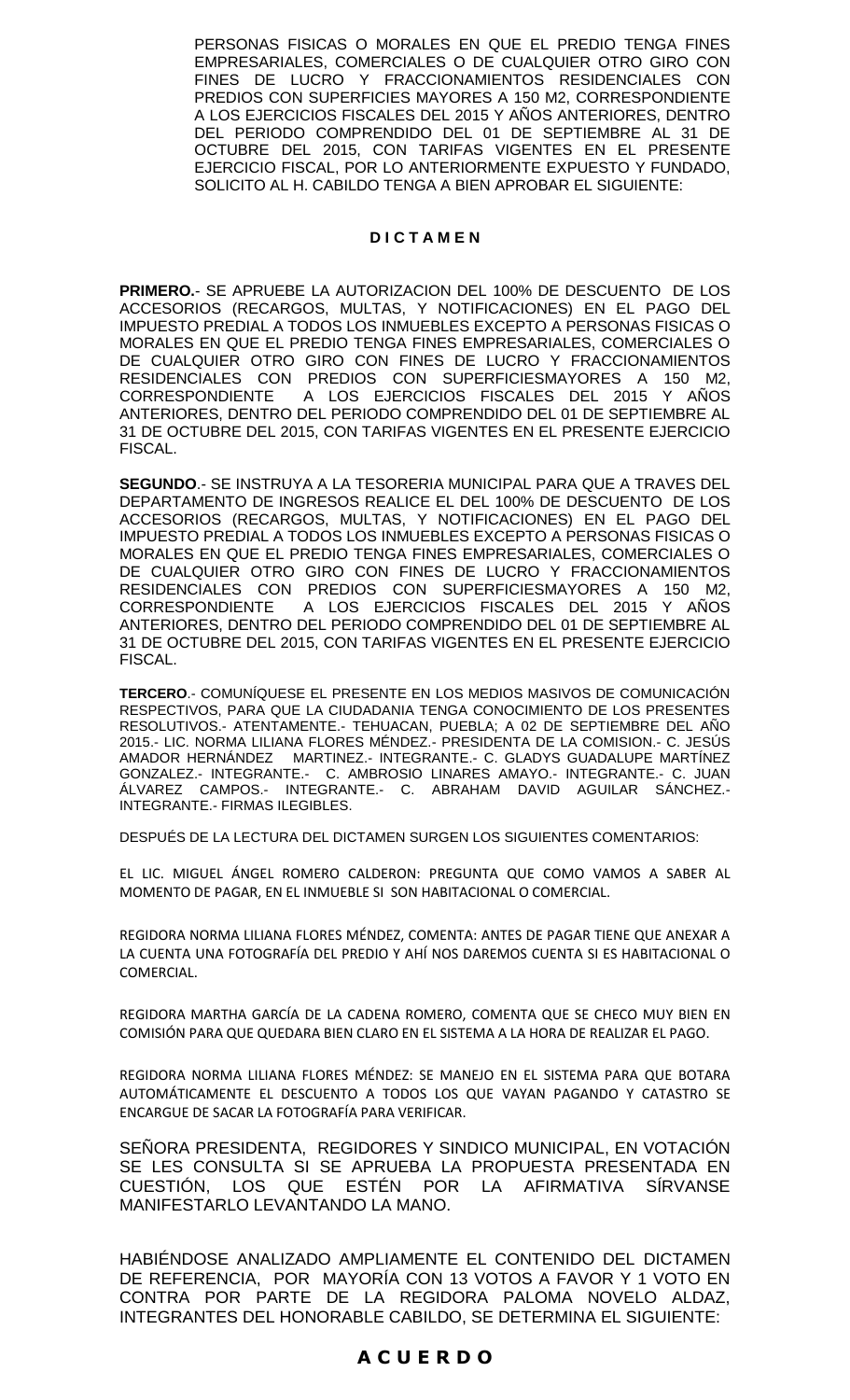**PRIMERO.**- SE APRUEBA Y AUTORIZA EL 100% DE DESCUENTO DE LOS ACCESORIOS (RECARGOS, MULTAS, Y NOTIFICACIONES) EN EL PAGO DEL IMPUESTO PREDIAL A TODOS LOS INMUEBLES EXCEPTO A PERSONAS FISICAS O MORALES EN QUE EL PREDIO TENGA FINES EMPRESARIALES, COMERCIALES O DE CUALQUIER OTRO GIRO CON FINES DE LUCRO Y FRACCIONAMIENTOS RESIDENCIALES CON PREDIOS CON SUPERFICIES MAYORES A 150 M2, CORRESPONDIENTE A LOS EJERCICIOS FISCALES DEL 2015 Y AÑOS ANTERIORES, DENTRO DEL PERIODO COMPRENDIDO DEL 01 DE SEPTIEMBRE AL 31 DE OCTUBRE DEL 2015, CON TARIFAS VIGENTES EN EL PRESENTE EJERCICIO FISCAL.

**SEGUNDO**.- SE INSTRUYE A LA TESORERIA MUNICIPAL PARA QUE A TRAVES DEL DEPARTAMENTO DE INGRESOS REALICE EL DEL 100% DE DESCUENTO DE LOS ACCESORIOS (RECARGOS, MULTAS, Y NOTIFICACIONES) EN EL PAGO DEL IMPUESTO PREDIAL A TODOS LOS INMUEBLES EXCEPTO A PERSONAS FISICAS O MORALES EN QUE EL PREDIO TENGA FINES EMPRESARIALES, COMERCIALES O DE CUALQUIER OTRO GIRO CON FINES DE LUCRO Y FRACCIONAMIENTOS RESIDENCIALES CON PREDIOS CON SUPERFICIESMAYORES A 150 M2, CORRESPONDIENTE A LOS EJERCICIOS FISCALES DEL 2015 Y AÑOS ANTERIORES, DENTRO DEL PERIODO COMPRENDIDO DEL 01 DE SEPTIEMBRE AL 31 DE OCTUBRE DEL 2015, CON TARIFAS VIGENTES EN EL PRESENTE EJERCICIO FISCAL.

**TERCERO**.- COMUNÍQUESE EL PRESENTE EN LOS MEDIOS MASIVOS DE COMUNICACIÓN RESPECTIVOS, PARA QUE LA CIUDADANIA TENGA CONOCIMIENTO DE LOS PRESENTES RESOLUTIVOS.

LO ANTERIORMENTE CON FUNDAMENTO EN LOS INSTRUMENTOS LEGALES INVOCADOS EN EL DICTAMEN DE REFERENCIA.

**ASUNTOS GENERALES.- SINDICATURA.- ANÁLISIS, DISCUSIÓN Y EN SU CASO APROBACIÓN DEL DICTAMEN QUE VERSA SOBRE LA REVOCACIÓN DEL ACUERDO DE CABILDO DE FECHA 9 DE SEPTIEMBRE DE 2013, RELATIVO AL NOMBRAMIENTO DE EL CONSEJO DE ADMINISTRACIÓN DE LOS COMPLEJOS CULTURALES EL CALVARIO Y EL CARMEN; ASÍ COMO EL NOMBRAMIENTO DEL NUEVO CONSEJO PARA LA ADMINISTRACIÓN, FUNCIONAMIENTO. CONSERVACIÓN Y MEJORA DEL COMPLEJO CULTURAL EL CARMEN Y EL COMPLEJO CULTURAL EL CALVARIO Y TOMA DE PROTESTA.**

SEÑOR SÍNDICO TIENE USTED EL USO DE LA PALABRA.

EL LIC. MIGUEL ÁNGEL ROMERO CALDERON, PROCEDE A DAR LECTURA AL DICTAMEN CORRESPONDIENTE, MISMO QUE A LA LETRA DICE:

## **"… HONORABLE CABILDO.**

EL SUSCRITO LIC. MIGUEL ÁNGEL ROMERO CALDERÓN SINDICO MUNICIPAL DEL HONORABLE AYUNTAMIENTO DE TEHUACÁN, PUEBLA, CON FUNDAMENTO EN EL ARTICULO 100 DE LA LEY ORGÁNICA MUNICIPAL DE ESTADO DE PUEBLA, SOMETO A ESTE CUERPO COLEGIADO EL PRESENTE DICTAMEN RESPECTO DE:

EL ESTUDIO JURÍDICO ENCARGADO POR LA PRESIDENCIA DE ESTE HONORABLE AYUNTAMIENTO, SOBRE LA LEGALIDAD DE LOS SIGUIENTES PUNTOS Y PROPUESTA DE SOLUCIÓN CONFORME A DERECHO: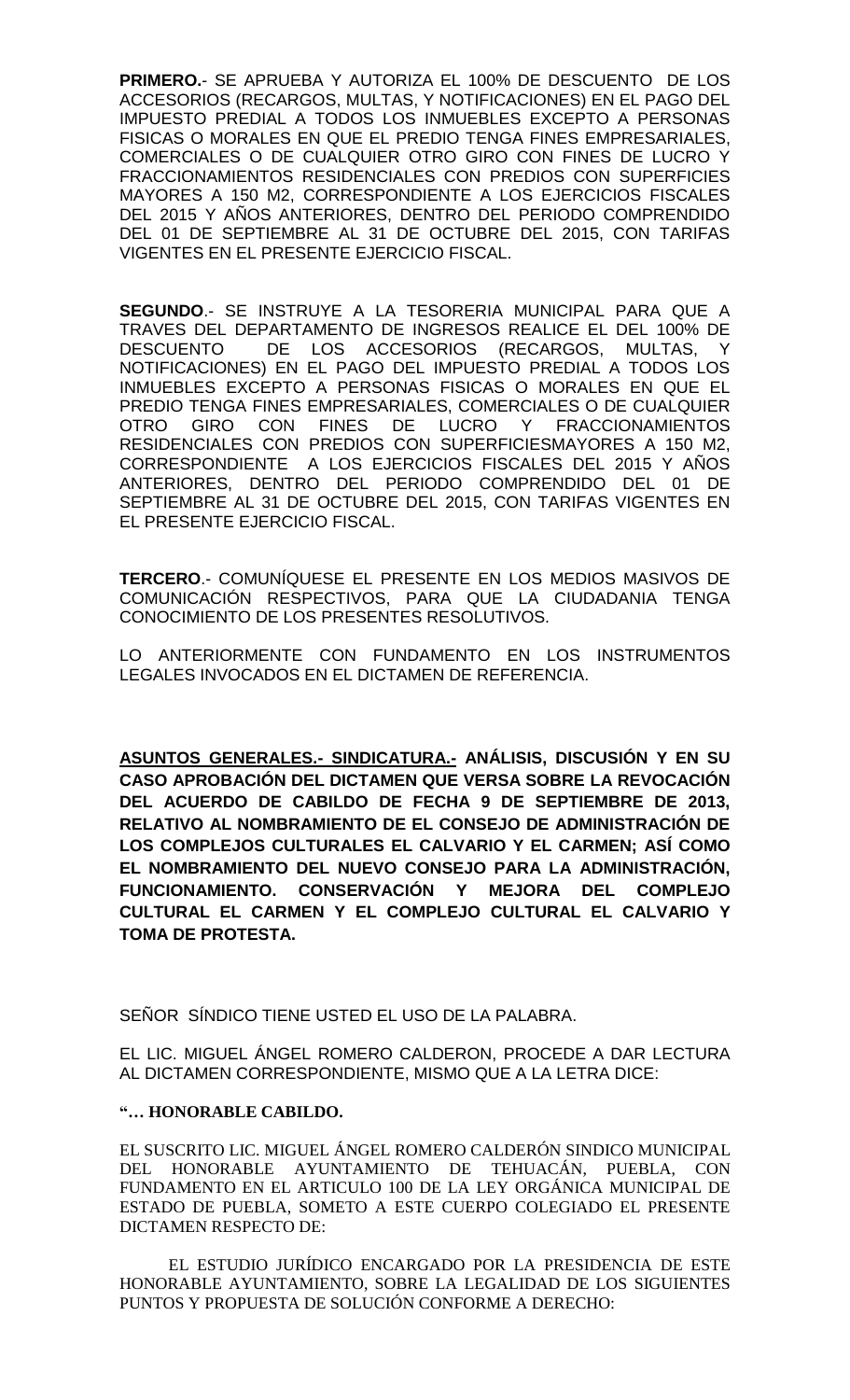A.- DEL REGLAMENTO DEL CONSEJO PARA LA ADMINISTRACIÓN, FUNCIONAMIENTO CONSERVACIÓN Y MEJORA DEL COMPLEJO CULTURAL EL CARMEN Y EL COMPLEJO CULTURAL EL CALVARIO, APROBADO POR ACUERDO DE CABILDO DE FECHA 9 DE SEPTIEMBRE DE 2013. Y

B.- EL NOMBRAMIENTO DEL CONSEJO PARA LA ADMINISTRACIÓN, FUNCIONAMIENTO. CONSERVACIÓN Y MEJORA DEL COMPLEJO CULTURAL EL CARMEN Y EL COMPLEJO CULTURAL EL CALVARIO, APROBADO POR ACUERDO DE CABILDO DE FECHA 9 DE SEPTIEMBRE DE 2013.

#### **R E S U L T A N D O**

**INCISO A).-**

REFERENTE AL ACUERDO DE CABILDO QUE HABLA DE **LA RATIFICACIÓN Y ADICIONAMIENTO DEL REGLAMENTO DEL CONSEJO PARA LA ADMINISTRACIÓN FUNCIONAMIENTO CONSERVACIÓN Y MEJORA DEL COMPLEJO CULTURA EL CARMEN Y EL COMPLEJO CULTURA EL CALVARIO.**

**PRIMERO.-** EL DÍA NUEVE DE SEPTIEMBRE DE DOS MIL TRECE, EL CABILDO DE LA ADMINISTRACIÓN 2011 – 2014, TUVO A BIEN APROBAR POR MAYORÍA DE VOTOS, LA RATIFICACIÓN Y ADICIONAMIENTO DEL REGLAMENTO DEL CONSEJO PARA LA ADMINISTRACIÓN, FUNCIONAMIENTO, CONSERVACIÓN Y MEJORA DEL COMPLEJO CULTURAL EL CARMEN Y EL COMPLEJO CULTURAL EL CALVARIO.

ESTE REGLAMENTO DE 2013, PUBLICADO EL QUINCE DE MAYO DE DOS MIL CATORCE, TUVO POR OBJETO ABROGAR EL ANTERIOR REGLAMENTO DE FECHA VEINTISIETE DE FEBRERO DE MIL NOVECIENTOS NOVENTA Y SEIS.

PUES EN SU ARTÍCULO TERCERO TRANSITORIO DICE:

SE DEROGAN TODAS LAS DISPOSICIONES MUNICIPALES QUE SE OPONGAN AL PRESENTE REGLAMENTO (DEBIENDO ACLARAR QUE, EL TERMINO CORRECTO ES "ABROGAR"; TODA VEZ QUE SE QUITARON EN SU TOTALIDAD LAS DISPOSICIONES DEL REGLAMENTO DE MIL NOVECIENTOS NOVENTA Y SEIS)

**SEGUNDO.-** QUE ENTRE OTROS PUNTOS, EL NUEVO REGLAMENTO A QUE SE REFIERE EL PUNTO ANTERIOR, CITA TEXTUALMENTE LO SIGUIENTE: ARTICULO 14.- LOS INTEGRANTES DEL CONSEJO DURARAN EN SU ENCARGO SEIS AÑOS Y SERÁN PROPUESTOS POR ESTA ÚNICA Y PRIMERA OCASIÓN POR EL PRESIDENTE MUNICIPAL CONSTITUCIONAL DEL AYUNTAMIENTO DE TEHUACÁN, PUEBLA, APROBADAS SUS DESIGNACIONES POR EL HONORABLE CABILDO DEL AYUNTAMIENTO DE TEHUACÁN, PUEBLA.

**TERCERO.-** EN ESE ORDEN DE IDEAS, EL REGLAMENTO CITADO DE 2013, EN SUS ARTÍCULOS TRANSITORIOS, DICE EN FORMA TEXTUAL:

"ARTICULO PRIMERO.- EL PRESENTE REGLAMENTO ENTRARA EN VIGOR AL DÍA SIGUIENTE DE LA APROBACIÓN POR EL HONORABLE CABILDO DEL AYUNTAMIENTO DE TEHUACÁN, ESTADO DE PUEBLA"

**QUE PARA ESTE CASO ESTAMOS HABLANDO QUE, SI EL CABILDO DONDE SE APROBÓ, EL NUEVO REGLAMENTO DE LOS COMPLEJOS CULTURALES EL CALVARIO Y EL CARMEN, FUE EL DÍA NUEVE DE SEPTIEMBRE DE DOS MIL TRECE, LA VIGENCIA DEL NUEVO REGLAMENTO INICIO EL DÍA DIEZ DE SEPTIEMBRE DE DOS MIL TRECE.**

**CUARTO.-** QUE EL EJECUTIVO DEL ESTADO, TUVO A BIEN APROBAR LA PUBLICACIÓN DE LA RATIFICACIÓN Y ADICIONAMIENTO DEL REGLAMENTO DEL CONSEJO PARA LA ADMINISTRACIÓN, FUNCIONAMIENTO, CONSERVACIÓN Y MEJORA DEL COMPLEJO CULTURAL EL CARMEN Y EL COMPLEJO CULTURAL EL CALVARIO EN EL PERIÓDICO OFICIAL DEL ESTADO EL DÍA QUINCE DE MAYO DE DOS MIL CATORCE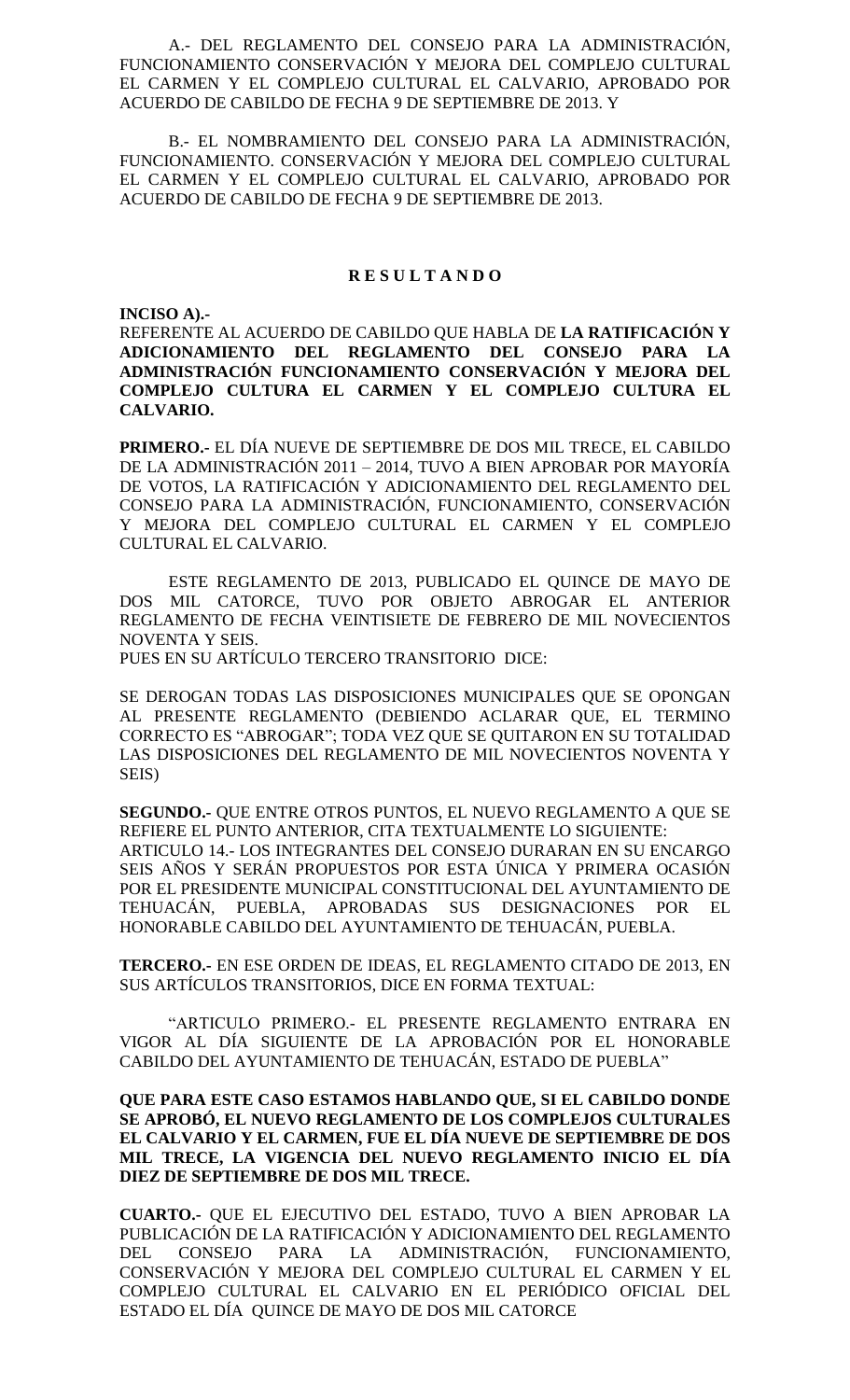CABE HACER LA ACLARACIÓN QUE DICHO NUEVO REGLAMENTO FUE PUBLICADO EN EL PERIÓDICO OFICIAL DEL ESTADO, NO OBSTANTE LO SIGUIENTE:

A.- QUE LA SUBSECRETARÍA JURÍDICA DE LA SECRETARIA GENERAL DE GOBIERNO DEL ESTADO, POR OFICIO DE FECHA TREINTA DE SEPTIEMBRE DE DOS MIL TRECE, FORMULO VARIAS OBSERVACIONES, MISMAS QUE EN FORMA GENERAL CITARON QUE EL ACUERDO DE CABILDO QUE YA SE HA MENCIONADO, TENIA VARIAS INCONSISTENCIAS, TALES COMO ERRORES ORTOGRÁFICOS, ERRORES DE ARTÍCULOS CITABAN ARTÍCULOS QUE NO ERAN LOS ADECUADOS, Y FUNDAMENTABAN EL ACUERDO DE CABILDO CON LA LEY DE FOMENTO A LA CULTURA DEL ESTADO DE PUEBLA, MISMA QUE HABÍA SIDO DEROGADA EL DÍA DOCE DE ENERO DE DOS MIL NUEVE, POR LA LEY DE CULTURA DEL ESTADO.

B.- INSISTE LA DIRECCIÓN GENERAL DEL PROGRAMA DE DESARROLLO INSTITUCIONAL MUNICIPAL, A CARGO DEL LICENCIADO EDUARDO YÁNEZ TAPIA, CON FECHA CATORCE DE ABRIL DE DOS MIL CATORCE, DONDE SE HACE SABER A LA SEÑORA PRESIDENTE MUNICIPAL DE TEHUACÁN, PUEBLA, LOS CITADOS ERRORES DEL PROYECTO DE REGLAMENTO DEL CONSEJO DE ADMINISTRACIÓN, FUNCIONAMIENTO, CONSERVACIÓN Y MEJORA DEL COMPLEJO CULTURAL EL CARMEN Y EL COMPLEJO CULTURAL EL CALVARIO.

C.- EL OBJETIVO DE LA ADMINISTRACIÓN 2011 – 2014, CON LA APROBACIÓN DEL REGLAMENTO DEL CONSEJO PARA LA ADMINISTRACIÓN, FUNCIONAMIENTO, CONSERVACIÓN Y MEJORA DEL COMPLEJO CULTURAL EL CARMEN Y EL COMPLEJO CULTURAL EL CALVARIO, FUE QUE EL CONSEJO NOMBRADO POR ESTA MISMA ADMINISTRACIÓN ESTUVIERA EN EL CARGO SEIS AÑOS, TRASCENDIENDO MAS ALLÁ DE LA PROPIA ADMINISTRACIÓN DEL PRESIDENTE MUNICIPAL ELISEO LEZAMA PRIETO, PUES FUE APROBADO YA AL FINAL DE SU ADMINISTRACIÓN, PERO TAMBIÉN TRASCENDIENDO A LA ADMINISTRACIÓN ACTUAL 2014- 2018, SITUACIÓN QUE TRASGREDE TODA LA AUTONOMÍA MUNICIPAL Y LOS PRINCIPIOS DE DEMOCRACIA Y TRASPARENCIA, PUES, CONTIENE ARTÍCULOS QUE DETERMINA LA DURACIÓN EN EL CARGO DE DICHO CONSEJO, DE SEIS AÑOS, CON POSIBILIDAD DE REELEGIRSE, Y UNA VEZ CONCLUIDOS ESTOS DOS PERIODOS, EL MISMO CONSEJO TIENE LA POSIBILIDAD DE REALIZAR LA CONVOCATORIA, PARA LA ELECCIÓN DE OTRO NUEVO CONSEJO, DEJANDO FUERA DEL NOMBRAMIENTO NO SOLO AL AYUNTAMIENTO DE TEHUACÁN, SINO A LA PARTICIPACIÓN DE LOS CIUDADANOS DE TEHUACÁN.

**INCISO B.**

**REFERENTE AL ACUERDO DE CABILDO DE FECHA 9 DE SEPTIEMBRE DE 2013, QUE HABLA DE LA CREACIÓN DEL CONSEJO DE ADMINISTRACIÓN, FUNCIONAMIENTO, CONSERVACIÓN Y MEJORA DEL COMPLEJO CULTURAL EL CARMEN Y EL COMPLEJO CULTURAL EL CALVARIO.**

**PRIMERO.-** EL MISMO DÍA NUEVE DE SEPTIEMBRE DE DOS MIL TRECE, LA ADMINISTRACIÓN DEL AYUNTAMIENTO DE TEHUACÁN, PUEBLA, ADMINISTRACIÓN 2011 – 2014, TUVO A BIEN SOMETER, ACORDAR Y APROBAR LA CREACIÓN DEL CONSEJO DE ADMINISTRACIÓN, FUNCIONAMIENTO, CONSERVACIÓN Y MEJORA DEL COMPLEJO CULTURAL EL CARMEN Y EL COMPLEJO CULTURAL EL CALVARIO SIN QUE TUVIESE VIGENCIA EL REGLAMENTO APROBADO ESE MISMO DÍA Y QUE EN SU ARTÍCULO PRIMERO TRANSITORIO MENCIONA QUE ENTRARÍA EN VIGOR EL DÍA SIGUIENTE A SU APROBACIÓN, ES DECIR, SUPUESTAMENTE EL DÍA DIEZ DE SEPTIEMBRE DE DOS MIL TRECE.

QUE EL DICHO CONSEJO DE ADMINISTRACIÓN QUEDO CONFORMADO DE LA SIGUIENTE FORMA:

PRESIDENTE HONORARIO.- PRESIDENTE MUNICIPAL CONSTITUCIONAL DE TEHUACÁN, PUEBLA. C. ELISEO LEZAMA PRIETO PRESIDENTE EJECUTIVO.- PROFESORA MARÍA TERESA EGUILIZ ABASCAL. SECRETARIO. ARQUITECTO ENRIQUE FRANCISCO SOTOMAYOR CANO. SECRETARIO TÉCNICO.- ARQUITECTO ROMMEL CARLOS LEÓN VÁZQUEZ.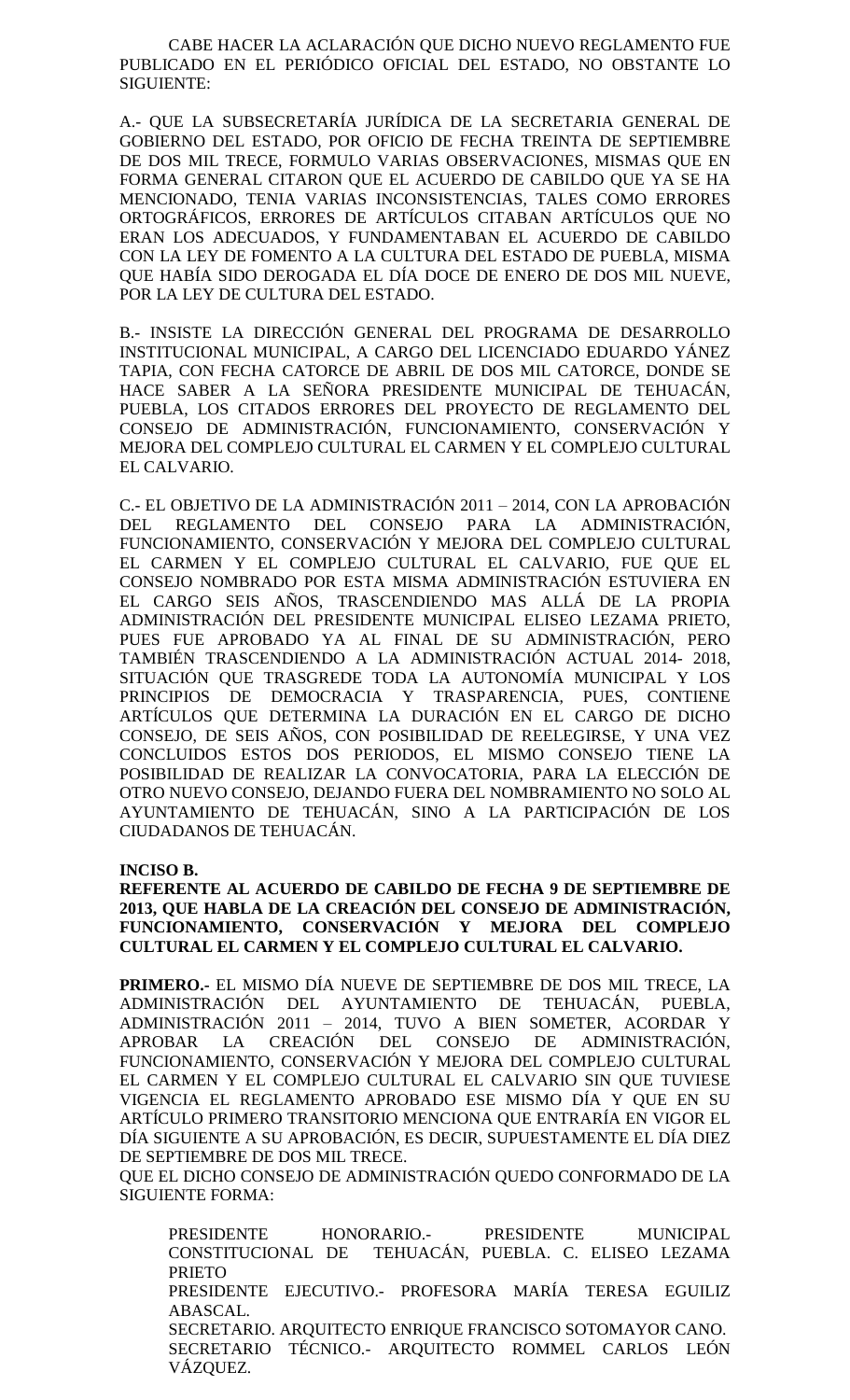TESORERO.- ARQUITECTO JOSÉ LUIS OLIVIER DOMÍNGUEZ. VOCALES: REGIDOR PRESIDENTE DE LA COMISIÓN DE SEGURIDAD Y ASISTENCIA PUBLICA Y ACTIVIDADES CULTURALES Y SOCIALES Y EL REGIDOR PRESIDENTE DE LA COMISIÓN DE EDUCACIÓN. CINCO VOCALES: DOCTOR FERNANDO GALINDO RAMÍREZ, CONSEJERO DE PROMOCIÓN ARTÍSTICA. CONTADOR PUBLICO VÍCTOR MANUEL DE JESÚS CANAÁN CANAÁN CONSEJERO CONTRALOR.

**SEGUNDO.-** QUE DENTRO DEL ACUERDO DE CABILDO DE FECHA NUEVE DE SEPTIEMBRE DE DOS MIL TRECE, DONDE SE NOMBRA AL CONSEJO CITADO EN EL PUNTO ANTERIOR, NO SE ESTABLECIÓ LA FECHA DE ENTRADA EN FUNCIONES NI TAMPOCO LA DURACIÓN DEL ENCARGO ENCOMENDADO, ES MAS NO SE CITO BAJO QUE REGLAMENTO SE HABÍA NOMBRADO, ES DECIR SI CON EL REGLAMENTO DE FECHA VEINTISIETE DE FEBRERO DE MIL NOVECIENTOS NOVENTA Y SEIS (REGLAMENTO ANTERIOR) O BAJO EL NUEVO REGLAMENTO DEL 9 DE SEPTIEMBRE DE 2013.

SIN EMBARGO COMO ES POR TODOS SABIDO DICHO CONSEJO A LA FECHA ESTA EN FUNCIONES, PUES DETENTA LA ADMINISTRACIÓN DE LOS COMPLEJOS CULTURALES EL CARMEN Y EL CALVARIO DESDE EL NUEVE DE SEPTIEMBRE DE 2013.

**TERCERO.-** QUE EN EL ACUERDO DE CABILDO DE FECHA NUEVE DE SEPTIEMBRE DE DOS MIL TRECE, SE INSTRUYO AL SECRETARIO GENERAL DEL AYUNTAMIENTO DE LA ADMINISTRACIÓN 2011 – 2014, QUE PARA QUE REMITIERA AL EJECUTIVO DEL ESTADO COPIAS CERTIFICADAS DEL ACUERDO DE FECHA NUEVE DE SEPTIEMBRE DE DOS MIL TRECE, CON EL OBJETO DE QUE FUERA PUBLICADO EN EL PERIÓDICO OFICIAL DEL ESTADO, SITUACIÓN QUE SUCEDIÓ HASTA EL DÍA SIETE DE MARZO DE DOS MIL CATORCE.

#### **C O N S I D E R A N D O:**

**PRIMERO.-** CON FUNDAMENTO EN ARTÍCULO 100 DE LA LEY ORGÁNICA MUNICIPAL QUE EXPRESA QUE CORRESPONDE AL SÍNDICO MUNICIPAL VIGILAR POR EL DEBIDO CUMPLIMIENTO DE LA LEY, FUE ENCOMENDADO POR LA SEÑORA PRESIDENTA Y UN GRUPO DE REGIDORES, DE ESTE HONORABLE AYUNTAMIENTO EL ANÁLISIS JURÍDICO DE LOS SIGUIENTES PUNTOS:

A.- **LA RATIFICACIÓN Y ADICIONAMIENTO DEL REGLAMENTO DEL CONSEJO PARA LA ADMINISTRACIÓN, FUNCIONAMIENTO, CONSERVACIÓN Y MEJORA DEL COMPLEJO CULTURAL EL CARMEN Y EL COMPLEJO CULTURAL EL CALVARIO. ASÍ COMO**

**B.- LA CREACIÓN DEL CONSEJO DE ADMINISTRACIÓN, FUNCIONAMIENTO, CONSERVACIÓN Y MEJORA DEL COMPLEJO CULTURAL EL CARMEN Y EL COMPLEJO CULTURAL EL CALVARIO.**

**SEGUNDO.-** POR LO QUE CON FUNDAMENTO EN EL PRIMER PÁRRAFO DE LA FRACCIÓN II DEL ARTÍCULO 115 DE LA CONSTITUCIÓN GENERAL DE LA REPUBLICA, **ARTÍCULO 105**DE LA ADMINISTRACIÓN PÚBLICA MUNICIPAL, FRACCIÓN III, ARTÍCULO 78 FRACCIÓN **LVII,** 91 FRACCIÓN LX, 118, 120 Y 122 DE LA LEY ORGÁNICA MUNICIPAL, ES PROCEDENTE CONSIDERAR VIGENTE Y LEGAL **LA RATIFICACIÓN Y ADICIONAMIENTO DEL REGLAMENTO DEL CONSEJO PARA LA ADMINISTRACIÓN, FUNCIONAMIENTO, CONSERVACIÓN Y MEJORA DEL COMPLEJO CULTURAL EL CARMEN Y EL COMPLEJO CULTURAL EL CALVARIO.**

**NO OBSTANTE A SUS ERRORES, EL CABILDO DE FECHA NUEVE DE SEPTIEMBRE DE DOS MIL TRECE, TIENE A LA FECHA PLENA VIGENCIA, TODA VEZ QUE EN SU PRIMER TRANSITORIO, ESTABLECE COMO INICIO DE SU VIGENCIA EL DÍA SIGUIENTE DE SU APROBACIÓN ES DECIR EL DÍA DIEZ DE SEPTIEMBRE DE DOS MIL TRECE, CUANDO NO PUEDE ENTRAR EN VIGENCIA UN REGLAMENTO HASTA EN TANTO NO SEA PUBLICADO EN EL PERIÓDICO OFICIAL DEL ESTADO.**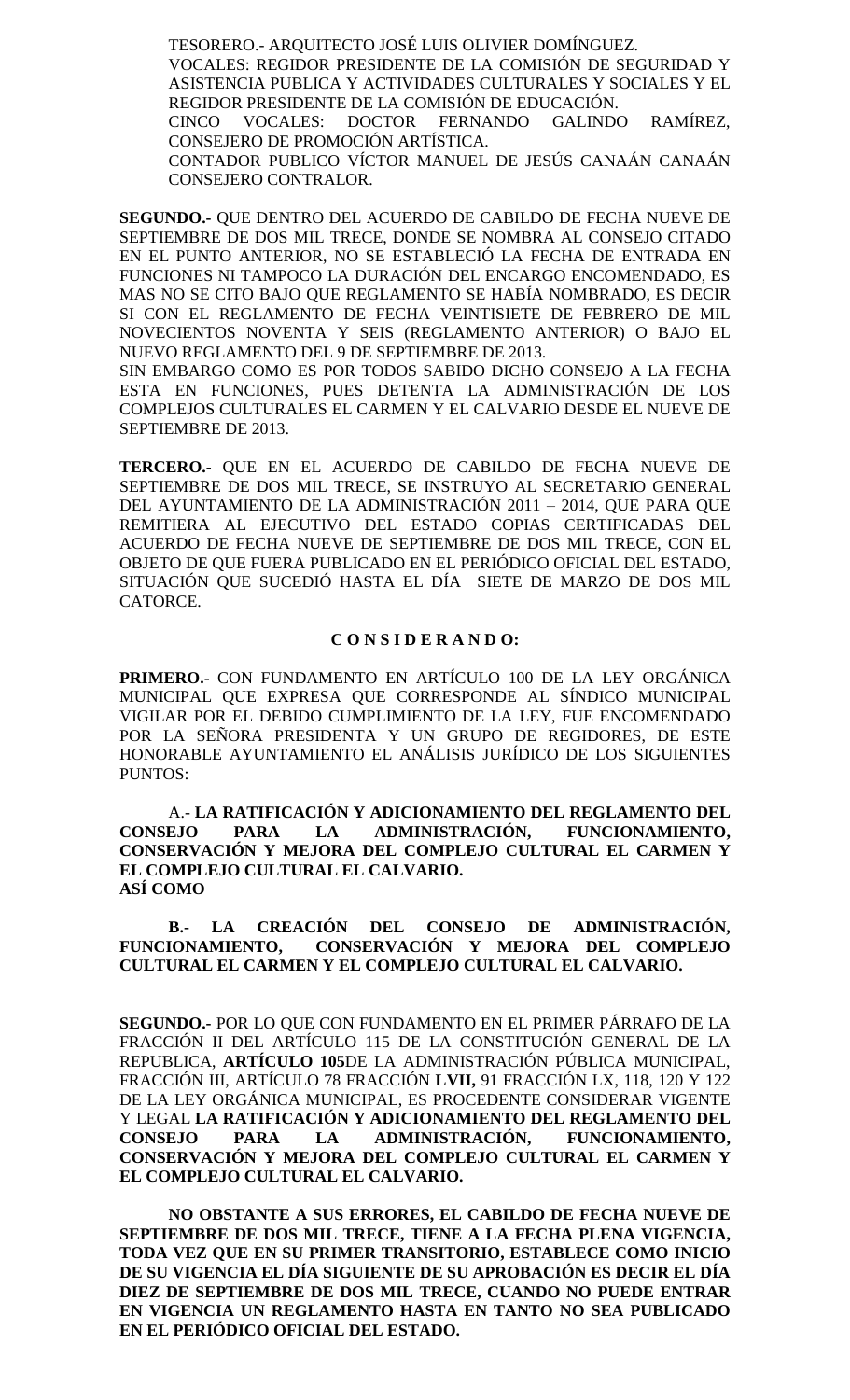**YA QUE CONFORME A DERECHO EL ACUERDO DE FECHA 9 DE SEPTIEMBRE DE 2013, COBRO VIGENCIA EL DÍA EN FUE PUBLICADO EN EL PERIÓDICO OFICIAL DEL ESTADO, ES DECIR EL DÍA QUINCE DE MAYO DE DOS MIL CATORCE, PUES AL SER UNA DISPOSICIÓN DE CARÁCTER GENERAL ENTRA EN VIGOR UNA VEZ QUE ESTA PUBLICADA, ESTO EN BASE A AL ARTÍCULO 84 FRACCIÓN V DE LA LEY ORGÁNICA MUNICIPAL, QUE A LETRA DICE:**

**ARTÍCULO 84.-** Los Ayuntamientos, para aprobar Bandos de Policía y Gobierno, reglamentos y disposiciones administrativas de observancia general, que organicen la Administración Pública Municipal y dentro de sus respectivas jurisdicciones, regulen las materias, procedimientos, funciones y servicios públicos de su competencia, asegurando la participación ciudadana y vecinal; llevarán a cabo el proceso reglamentario, que comprenderá las etapas de propuesta, análisis, discusión, aprobación y publicación, sujetándose a las bases siguientes:

**V.-** De ser aprobado el proyecto respectivo, se hará constar en Acta de Cabildo, que será firmada por los asistentes, y el proyecto previamente certificado por el Secretario del Ayuntamiento, será enviado por el Presidente Municipal al Ejecutivo del Estado, para su publicación en el Periódico Oficial del Estado; y

#### **SIN QUE SEA ÓBICE MENCIONAR QUE DE CONFORMIDAD CON EL ARTÍCULO 88 DE LA LEY ORGÁNICA MUNICIPAL PARA EL ESTADO DE PUEBLA, LA PUBLICACIÓN EN EL PERIÓDICO OFICIAL DEL ESTADO Y LA PROMULGACIÓN DE LOS REGLAMENTOS SON OBLIGATORIAS PARA EL INICIO DE SU VIGENCIA, POR LO QUE SE TRANSCRIBE EL ARTÍCULO.**

#### **Artículo 88**

La promulgación y posterior publicación en el Periódico Oficial del Estado de un ordenamiento aprobado, constituyen requisitos de validez, vigencia y legalidad que serán insustituibles y obligatorios.

TERCERO.- QUE EN BASE A LA TODAS LAS DISPOSICIONES CITADAS EN ESTE DICTAMEN Y EN CUMPLIMIENTO A **LA RATIFICACIÓN Y ADICIONAMIENTO DEL REGLAMENTO DEL CONSEJO PARA LA ADMINISTRACIÓN, FUNCIONAMIENTO, CONSERVACIÓN Y MEJORA DEL COMPLEJO CULTURAL EL CARMEN Y EL COMPLEJO CULTURAL EL CALVARIO DE 2013, QUE EN LO SUBSECUENTE SEÑALARE COMO NUEVO REGLAMENTO, PARA FINES PRÁCTICOS, T**ENEMOS LOS SIGUIENTE:

A.- UN REGLAMENTO DEL CONSEJO PARA LA ADMINISTRACIÓN, FUNCIONAMIENTO CONSERVACIÓN Y MEJORA DEL COMPLEJO CULTURAL EL CARMEN Y EL COMPLEJO CULTURAL EL CALVARIO, APROBADO EL NUEVE DE SEPTIEMBRE DE DOS MIL TRECE.

B.- QUE DICHO REGLAMENTO ADQUIERE VIGENCIA SEGÚN REZA EL ARTICULO PRIMERO TRANSITORIOS DEL MISMO REGLAMENTO, EL DÍA DIEZ DE SEPTIEMBRE DE DOS MIL TRECE, (AUNQUE ESTO ES ILEGAL, PORQUE DEBE COBRAR VIGENCIA EL DÍA LA PUBLICACIÓN EN EL PERIÓDICO OFICIAL DEL ESTADO).

C.- SI CONSIDERAMOS COMO ENTRADA DE VIGENCIA DEL NUEVO REGLAMENTO, EL DÍA **DIEZ DE SEPTIEMBRE DE 2013, ENTONCES TENEMOS QUE** EL CONSEJO PARA LA ADMINISTRACIÓN FUNCIONAMIENTO CONSERVACIÓN Y MEJORA DEL COMPLEJO CULTURAL EL CARMEN Y EL COMPLEJO CULTURAL EL CALVARIO, NOMBRADO POR LA ADMINISTRACIÓN 2011 – 2014, A PROPUESTA DEL ENTONCES PRESIDENTE MUNICIPAL DE TEHUACÁN, ELISEO LEZAMA PRIETO, FUE NOMBRADO EL MISMO NUEVE DE SEPTIEMBRE DE DOS MIL TRECE, ES DECIR, FUE NOMBRADO UN DÍA ANTES DE QUE EL NUEVO REGLAMENTO TUVIERA VIGENCIA.

D.- QUE EL CONSEJO DE ADMINISTRACIÓN, DE LOS COMPLEJOS CULTURARES EL CALVARIO Y EL CARMEN, QUE A LA FECHA ESTA EN FUNCIONES, SE DEBE CONSIDERAR, NOMBRADO BAJO EL REGLAMENTO DE FECHA VEINTISIETE DE FEBRERO DE MIL NOVECIENTOS NOVENTA Y SEIS, (ES DECIR EL REGLAMENTO ANTERIOR) MAS NO POR EL REGLAMENTO DE FECHA NUEVE DE SEPTIEMBRE DE DOS MIL TRECE.

E.- EN ESE ORDEN DE IDEAS, SI EL NUEVO REGLAMENTO DEL CONSEJO PARA LA ADMINISTRACIÓN, ENTRO EN VIGENCIA EL DIEZ DE SEPTIEMBRE DE DOS MIL TRECE ES A PARTIR DE ESA FECHA EN LA QUE DEBÍA SER NOMBRADO EL NUEVO CONSEJO DE ADMINISTRACIÓN DE LOS COMPLEJOS CULTURALES EL CALVARIO Y EL CARMEN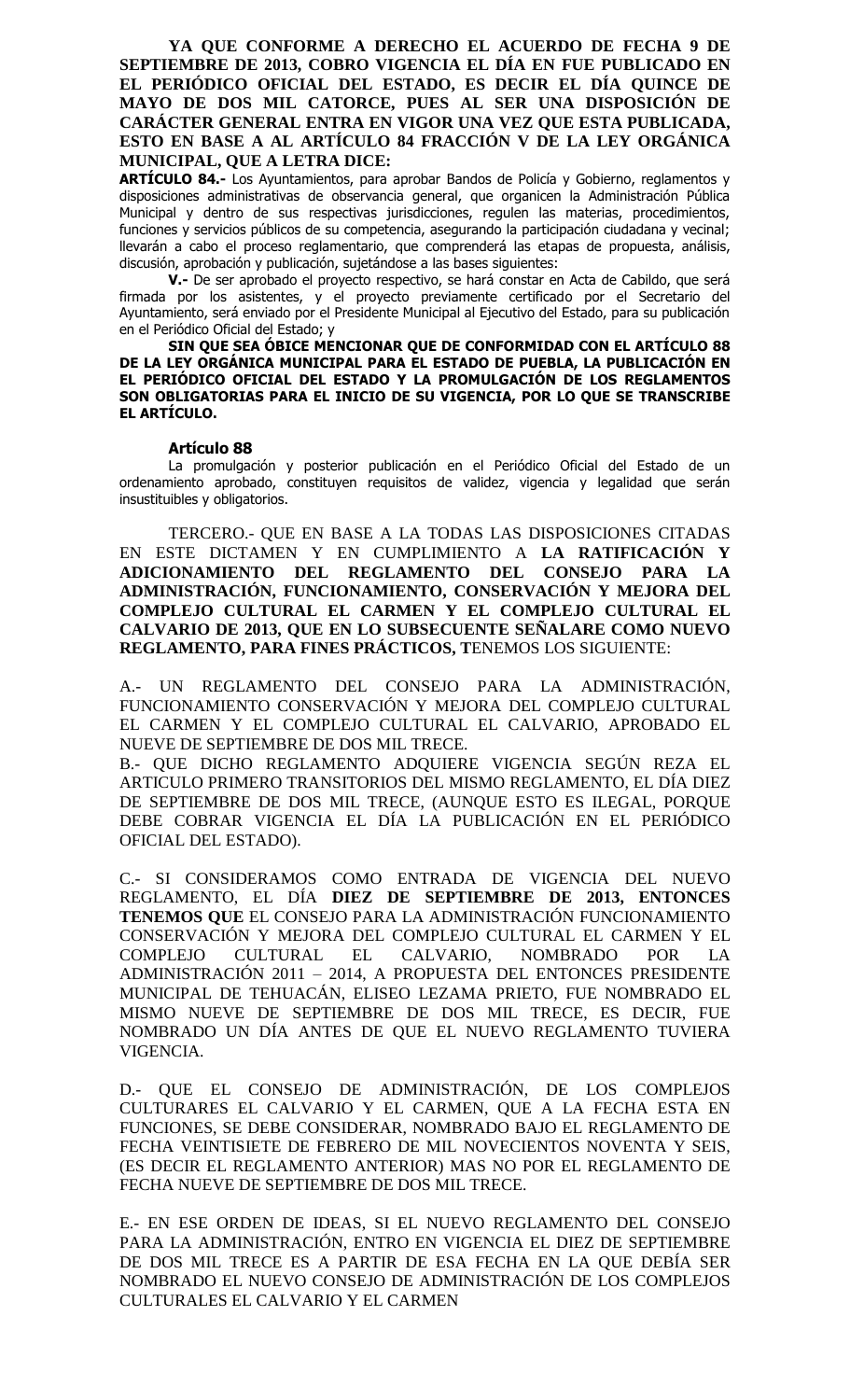F.- PARA MAYOR DETERMINACIÓN DE ESTE HONORABLE CABILDO, CONSIDERANDO ADEMÁS QUE EL NUEVO REGLAMENTO QUE CREA EL CONSEJO DE ADMINISTRACIÓN DE LOS COMPLEJOS CULTURAL EL CALVARIO Y EL CARMEN DEL 2013, FUE PUBLICADO EN EL PERIÓDICO OFICIAL DEL ESTADO, EL DÍA QUINCE DE MAYO DE DOS MIL CATORCE, QUE FUE CUANDO JURÍDICAMENTE COBRO VIGENCIA, EL CITADO REGLAMENTO, DEBÍAMOS CONSIDERAR QUE ESTE HONORABLE CABILDO 2014 – 2018, ESTABA APTO PARA NOMBRAR AL NUEVO CONSEJO A PARTIR DEL DÍA QUINCE DE MAYO DE 2014.

SIN EMBARGO, EL CONSEJO DE ADMINISTRACIÓN DEL COMPLEJO CULTURAL EL CALVARIO Y EL CARMEN NOMBRADO EL NUEVE DE SEPTIEMBRE DE 2013, Y FUE PUBLICADO SU CREACIÓN EN EL PERIÓDICO OFICIAL DELE ESTADO EL DÍA SIETE DE MARZO DE 2014, ES DECIR DOS MESES ANTES DE QUE EL NUEVO REGLAMENTO QUE CREA DICHO CONSEJO, COBRARA VIGENCIA LEGALMENTE.

G.- ES DECIR QUE A LA FECHA, LEGALMENTE, NO EXISTE CONSEJO DE ADMINISTRACIÓN DE LOS COMPLEJOS CULTURALES EL CALVARIO Y EL CARMEN, NOMBRADOS CONFORME AL NUEVO REGLAMENTO DE FECHA NUEVE DE SEPTIEMBRE DE 2014.

POR LO QUE ENTONCES QUE EN BASE A ESTO, LE COMPETE A LA SEÑORA PRESIDENTE MUNICIPAL, DE TEHUACÁN, PUEBLA, ERNESTINA FERNÁNDEZ MÉNDEZ NOMBRAR AL NUEVO CONSEJO DE ADMINISTRACIÓN DE LOS COMPLEJOS CULTURALES CITADOS, EN TÉRMINOS DE LOS ARTICULO 6 Y 14 DE **LA RATIFICACIÓN Y ADICIONAMIENTO DEL REGLAMENTO DEL CONSEJO PARA LA ADMINISTRACIÓN, FUNCIONAMIENTO, CONSERVACIÓN Y MEJORA DEL COMPLEJO CULTURA EL CARMEN Y EL COMPLEJO CULTURAL EL CALVARIO.**

CUARTO.- QUE CONFORME A LA **RATIFICACIÓN Y ADICIONAMIENTO DEL REGLAMENTO DEL CONSEJO PARA LA ADMINISTRACIÓN, FUNCIONAMIENTO, CONSERVACIÓN Y MEJORA DEL COMPLEJO CULTURA EL CARMEN Y EL COMPLEJO CULTURAL EL CALVARIO DE FECHA 9 DE SEPTIEMBRE DE 2013, PUBLICADO EL QUINCE DE MAYO DE 2014, DEBE NOMBRASE UN NUEVO CONSEJO DE ADMINISTRACIÓN, FUNCIONAMIENTO, CONSERVACIÓN Y MEJORA DEL COMPLEJO CULTURAL EL CARMEN Y EL COMPLEJO CULTURAL EL CALVARIO**

## **ESTO CONFORME AL ARTÍCULO 14 DE DICHO NUEVO REGLAMENTO DE 2013. MISMO QUE A LA LETRA DICE:**

ARTICULO 14.- LOS INTEGRANTES DEL CONSEJO DURARAN EN SU ENCARGO SEIS AÑOS Y SERÁN PROPUESTOS POR ESTA ÚNICA Y PRIMERA OCASIÓN POR EL PRESIDENTE MUNICIPAL CONSTITUCIONAL DEL AYUNTAMIENTO DE TEHUACÁN, PUEBLA, APROBADAS SUS DESIGNACIONES POR EL HONORABLE CABILDO DEL AYUNTAMIENTO DE TEHUACÁN, PUEBLA.

POR LO TANTO PONGO A CONSIDERACIÓN LAS SIGUIENTE PROPUESTAS:

PRIMERO.- SE DECLARA ILEGAL EN BASE AL PUNTO TERCERO DEL CONSIDERANDO DE ESTE DICTAMEN, EL CONSEJO DE ADMINISTRACIÓN, DE LOS COMPLEJOS CULTURALES EL CALVARIO Y EL CARMEN, CUYO NOMBRAMIENTO SE REALIZO EL DÍA NUEVE DE SEPTIEMBRE DE DOS MIL TRECE, Y SE PUBLICO EL DECRETO DEL MISMO NOMBRAMIENTO EL DÍA SIETE DE MARZO DE 2014, POR LO QUE SE REVOCA EL ACUERDO DE CABILDO CITADO, POR ENCONTRARSE FUERA DE LA LEGALIDAD DEL MISMO ACUERDO PARA LA **RATIFICACIÓN Y ADICIONAMIENTO DEL REGLAMENTO DEL CONSEJO PARA LA ADMINISTRACIÓN FUNCIONAMIENTO CONSERVACIÓN Y MEJORA DEL COMPLEJO CULTURAL EL CARMEN Y EL COMPLEJO CULTURAL EL CALVARIO DE FECHA 9 DE SEPTIEMBRE DE 2013, PUBLICADO EL QUINCE DE MAYO DE DOS MIL CATORCE.**

SEGUNDO.- ES PROCEDENTE INSTRUIR A LA SEÑORA PRESIDENTA PARA QUE EN TÉRMINOS DEL ARTICULO 14 DE LA **RATIFICACIÓN Y ADICIONAMIENTO DEL REGLAMENTO DEL CONSEJO PARA LA ADMINISTRACIÓN, FUNCIONAMIENTO, CONSERVACIÓN Y MEJORA DEL**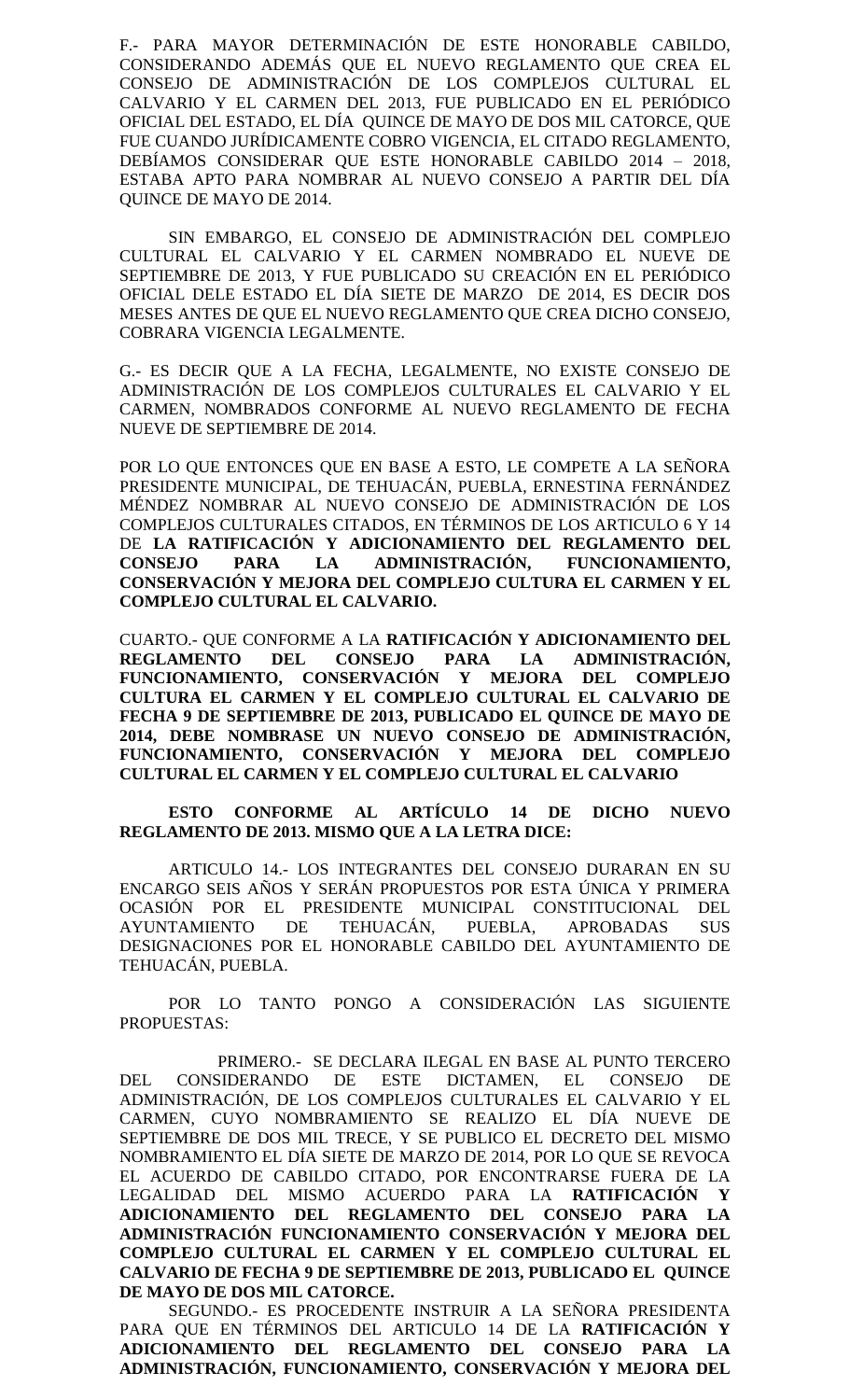**COMPLEJO CULTURA EL CARMEN Y EL COMPLEJO CULTURAL EL CALVARIO DE FECHA 9 DE SEPTIEMBRE DE 2013, PUBLICADO EL QUINCE DE MAYO DE 2014,** NOMBRE DE FORMA INMEDIATA AL NUEVO CONSEJO PARA LA ADMINISTRACIÓN, FUNCIONAMIENTO. CONSERVACIÓN Y MEJORA DEL COMPLEJO CULTURAL EL CARMEN Y EL COMPLEJO CULTURAL EL CALVARIO BAJO LO QUE ESTABLECE EL ARTÍCULO 6 DEL MISMO REGLAMENTO CITADO QUE SE COMPONE DE LAS SIGUIENTE PERSONAS:

PRESIDENTE HONORARIO.- PRESIDENTE MUNICIPAL CONSTITUCIONAL DE TEHUACÁN, PUEBLA. PRESIDENTE EJECUTIVO.- SECRETARIO. SECRETARIO TÉCNICO.- TESORERO.- VOCALES: CON VOZ Y VOTO QUE FUNGEN COMO REGIDORES, DEL AYUNTAMIENTO DE TEHUACÁN, PUEBLA. CINCO VOCALES CON VOZ Y VOTO. POR LO QUE LA SEÑORA PRESIDENTA DEBERÁ PROCEDER EN ESTE ACTO A REALIZAR LA PROPUESTA RESPECTIVA DE LOS MIEMBROS DE DICHO CONSEJO, PARA QUE SEA VOTADO EN ESTE MOMENTO.

POR LO QUE EN ESTE MOMENTO LA SEÑORA PRESIDENTA HACE LA SIGUIENTE PROPUESTA:

**PRESIDENTE HONORARIO.- PRESIDENTE MUNICIPAL CONSTITUCIONAL DE TEHUACÁN, PUEBLA.** CIUDADANA ERNESTINA FERNÁNDEZ MÉNDEZ **PRESIDENTE EJECUTIVO.-**ABOGADO ARTURO ROMERO CALDERÓN **SECRETARIO.-** JOSÉ BARROSO PÉREZ **SECRETARIO TÉCNICO.-** ARQUITECTO JAIME BARROSO SÁNCHEZ **TESORERO.-** C. MA. ROBERTINA JIMÉNEZ MARTÍNEZ **VOCALES: CON VOZ Y VOTO QUE FUNGEN COMO REGIDORES, DEL AYUNTAMIENTO DE TEHUACÁN, PUEBLA.** C. PIOQUINTO APOLINAR LEYVA, REGIDOR PRESIDENTE DE LA COMISIÓN DE SERVICIOS PÚBLICOS MUNICIPALES PROFESOR BERNARDO POZOS GUTIÉRREZ, REGIDOR PRESIDENTE DE LA COMISIÓN DE EDUCACIÓN Y CULTURA

### **CINCO VOCALES CON VOZ Y VOTO.**

C. MARCOS HELIF SÁNCHEZ RODRÍGUEZ C. ANGÉLICA SÁNCHEZ MARTÍNEZ C. P. FERNANDO MIJARES UN REPRESENTANTE DE LA BENEMÉRITA UNIVERSIDAD AUTÓNOMA DE PUEBLA UN REPRESENTANTE DE LA UNIVERSIDAD TECNOLÓGICA DE TEHUACÁN UN REPRESENTANTE DEL INSTITUTO TECNOLÓGICO DE TEHUACÁN UN REPRESENTANTE DE LA UNIVERSIDAD POPULAR AUTÓNOMA DEL ESTADO DE PUEBLA UN REPRESENTANTE DE LA UNIVERSIDAD LEONARDO DA VINCI UN REPRESENTANTE DE LA UNIVERSIDAD MESOAMERICANA UN REPRESENTANTE DE LA UNIVERSIDAD INTERAMERICANA PARA EL DESARROLLO

TERCERO.- UNA VEZ QUE SEA SOMETIDO A VOTACIÓN Y APROBADO ESTE DICTAMEN, TÓMESE PROTESTA AL NUEVO CONSEJO DE ADMINISTRACIÓN DE LOS COMPLEJOS CULTURALES EL CALVARIO Y EL CARMEN, EN EL TÉRMINO DE TRES DÍAS POSTERIORES A SU APROBACIÓN, PROTESTA QUE DEBERÁ REALIZARSE ANTE LA PRESIDENTA DE ESTE HONORABLE AYUNTAMIENTO.

CUARTO.- INSTRUYESE A LA CONTRALORÍA MUNICIPAL QUE EN FORMA INMEDIATA Y SIN DEMORA, DE POSESIÓN DE LAS OFICINAS RESPETIVAS, AL NUEVO CONSEJO NOMBRADO POR ESTA REPRESENTACIÓN MUNICIPAL, HACIENDO LA ENTREGA Y RECEPCIÓN QUE CONFORME A DERECHO SE DETERMINA.

QUINTO.- HÁGASE SABER EL PRESENTE DICTAMEN, AL GOBIERNO DEL ESTADO PARA SU CONOCIMIENTO POR MEDIO DE LA SECRETARIA DEL AYUNTAMIENTO.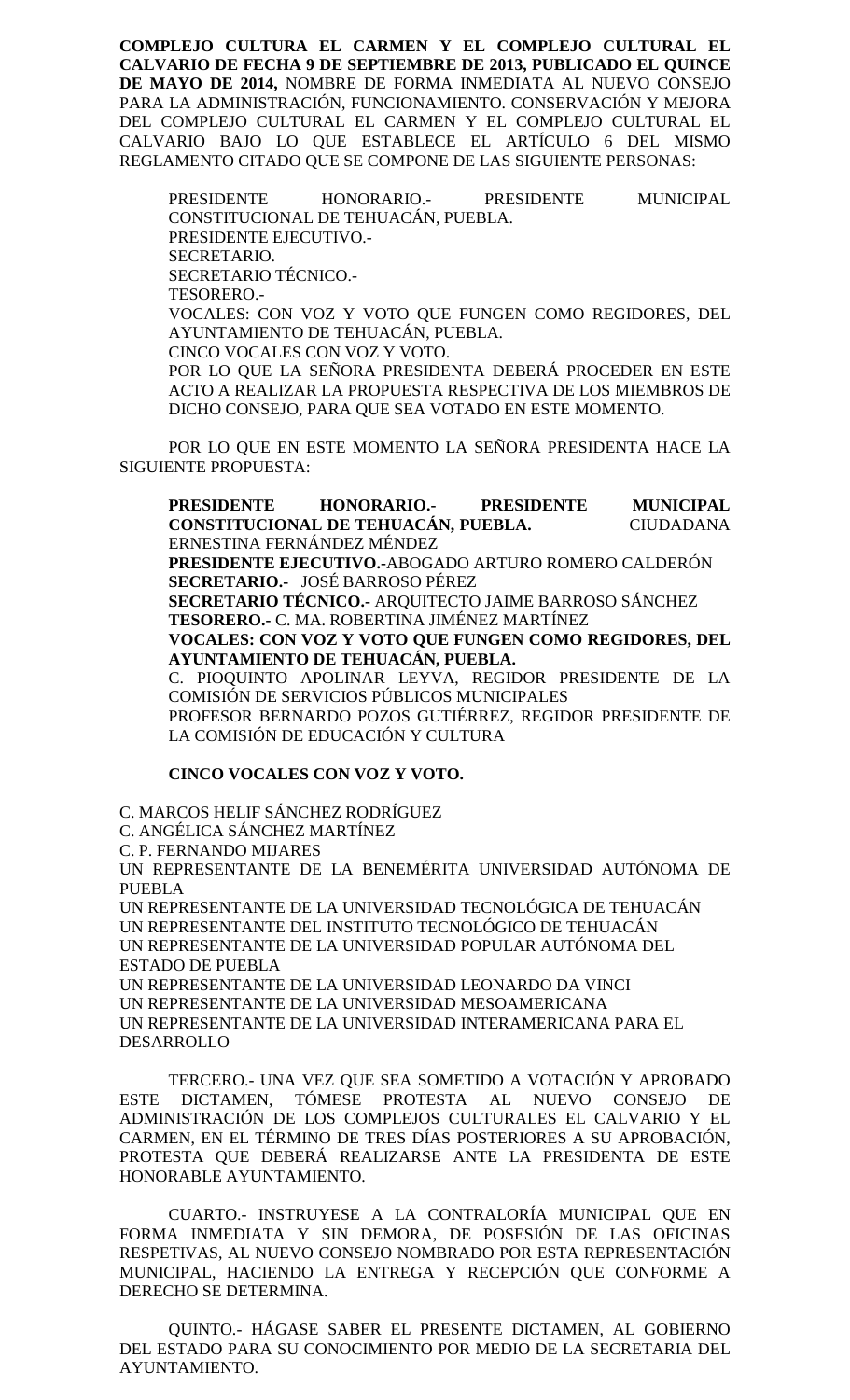SEXTO.- INSTRÚYASE AL SINDICO, PARA QUE EN CONJUNTO CON OTROS REGIDORES, REALICE UNA NUEVA PROPUESTA DE REGLAMENTO DEL CONSEJO DE ADMINISTRACIÓN DE LOS COMPLEJOS CULTURALES EL CALVARIO Y EL CARMEN, EN LA QUE PREVALEZCAN LOS PRINCIPIOS DE DEMOCRACIA Y TRANSPARENCIA, EN VIRTUD DE QUE EL REGLAMENTO DEL NUEVE DE SEPTIEMBRE DE 2013, PUBLICADO EL QUINCE DE MAYO DE DOS MIL CATORCE, VIGENTE A LA FECHA, CONTIENE ARTÍCULOS QUE DETERMINA LA DURACIÓN EN EL CARGO DE DICHO CONSEJO, DE SEIS AÑOS, CON POSIBILIDAD DE REELEGIRSE, Y UNA VEZ CONCLUIDOS ESTOS DOS PERIODOS, EL MISMO CONSEJO TIENE LA POSIBILIDAD DE REALIZAR LA CONVOCATORIA, PARA LA ELECCIÓN DE OTRO NUEVO CONSEJO, DEJANDO FUERA DEL NOMBRAMIENTO NO SOLO AL AYUNTAMIENTO DE TEHUACÁN, SINO A LA PARTICIPACIÓN DE LOS CIUDADANOS DE TEHUACÁN.- **"POR LA FE Y ESPERANZA DE TEHUACÁN".- DOS DE SEPTIEMBRE DE DOS MIL QUINCE.- LIC. MIGUEL ÁNGEL ROMERO CALDERÓN.- SÍNDICO MUNICIPAL CONSTITUCIONAL DE TEHUACÁN, PUEBLA.- FIRMA ILEGIBLE".**

DESPUÉS DE LA LECTURA DEL DICTAMEN SURGEN LOS SIGUIENTES COMENTARIOS:

EL REGIDOR PIOQUINTO APOLINAR LEYVA: CUANDO SE TOMA PROTESTA SE COMPROMETEN EN HACER CUMPLIR LA LEY A LOS REGIDORES.

REGIDORA NORMA LILIANA FLORES MÉNDEZ: PREGUNTA EN BASE A QUE REGLAMENTO.

LIC. MIGUEL ÁNGEL ROMERO CALDERON: EN BASE A LO ESTABLECIDO EN EL ANTERIOR.

REGIDORA NORMA LILIANA FLORES MÉNDEZ: PREGUNTA CÓMO FUNCIONAN ESTOS COMPLEJOS.

LIC. MIGUEL ÁNGEL ROMERO CALDERON: COMENTA QUE ES IMPORTANTE HACER EL CAMBIO RESPECTIVO Y HACER EL TRÁMITE CORRESPONDIENTE.

REGIDORA NORMA LILIANA FLORES MÉNDEZ: INCLUSO COMENTA QUE TIENEN UNA CUENTA Y NO ESTUVO A NOMBRE DEL AYUNTAMIENTO.

REGIDORA NORMA LILIANA FLORES MÉNDEZ: COMENTA DEBEN RENDIR CUENTAS AL AYUNTAMIENTO TODOS LOS ÓRGANOS DESCENTRALIZADOS, COMO LO MARCA LA LEY ORGÁNICA MUNICIPAL, Y QUE QUEDE ESPECIFICADO EN EL CABILDO QUE SE VAN A DAR CUENTAS A ESTE AYUNTAMIENTO TRIMESTRALMENTE.

REGIDOR JOSÉ BERNARDO POZOS GUTIÉRREZ: ENTIENDE QUE ES ACTUAR CONFORME A LA LEY PORQUE NO EXISTE ESTE CONSEJO, Y PIDE REVISAR CON MINUCIOSIDAD COMO CONFORMAR ESTOS CONSEJOS, SE LE HACE MUY DEMOCRÁTICO Y ESTA EN TODO SU DERECHO DE FORMAR UN NUEVO CONSEJO Y MERECE EL RECONOCIMIENTO POR EL TRABAJO QUE HAN HECHO Y QUE HIZO, POR EJEMPLO A ELLOS COMO CULTURA LES URGE UN CONSEJO DE CULTURA, Y ES VALIOSO QUE ESTE AVALADO POR LAS UNIVERSIDADES, TODAS LA UNIVERSIDADES QUE QUIERAN PARTICIPAR LO PUEDEN HACER COMO VOCALES.

LA REGIDORA PALOMA NOVELO ALDAZ: RESPETA LA DECISIÓN, PERO PIDE EL RECONOCIMIENTO PARA ESE CONSEJO, Y LES DESEA BUENA SUERTE A ESTE NUEVO CAMBIO.

LIC. MIGUEL ÁNGEL ROMERO CALDERON: COMO TEHUACANEROS RECONOCEMOS EL TRABAJO DE CADA AYUNTAMIENTO, ES OBSERVAR LO QUE LA LEY NOS INDIQUE, Y DA UN EJEMPLO DE UN PROBLEMA QUE SE PRESENTO EN LA ADMINISTRACIÓN DE FRANCISCO DÍAZ.

REGIDOR AMBROSIO LINARES AMAYO: YA SE EXPLICO QUE ESE REGLAMENTO ESTA FUERA DE LA LEGALIDAD, PREGUNTA QUE DE QUÉ MANERA AFECTA PORQUE HAY RECURSO DE POR MEDIO.

LIC. MIGUEL ÁNGEL ROMERO CALDERON: EN CUANTO AL MANEJO ADMINISTRATIVO LA CONTRALORA Y EL TESORERO ENTRANTE SE ENCARGAN, TIENE QUE SALIR TODO BIEN Y SI NO LA SRA. PRESIDENTA NOS INSTRUIRÁ QUE HACER Y EN CUESTIÓN DEL RECURSO NOS TIENE QUE ENTREGAR CUENTAS CLARAS EL CONSEJO SALIENTE Y ENTRANTE.

REGIDORA NORMA LILIANA FLORES MÉNDEZ: EXPLICA QUE TAMBIÉN ENTRA LA CONTRALORÍA PARA HACER ESA REVISIÓN ESTRICTA.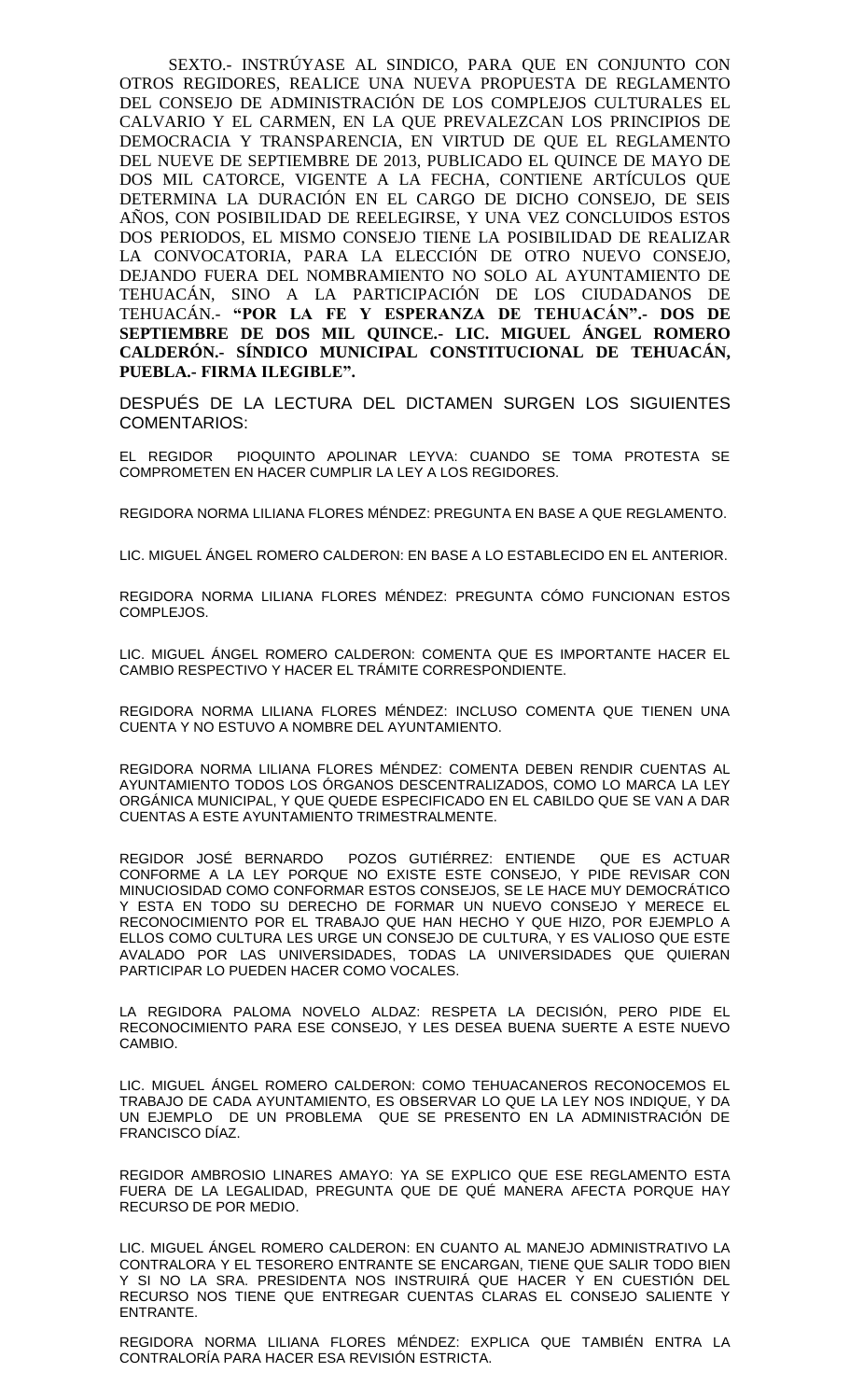SEÑORA PRESIDENTA, REGIDORES Y SINDICO MUNICIPAL, EN VOTACIÓN SE LES CONSULTA SI SE APRUEBA LA PROPUESTA PRESENTADA EN CUESTIÓN, LOS QUE ESTÉN POR LA AFIRMATIVA SÍRVANSE MANIFESTARLO LEVANTANDO LA MANO.

HABIÉNDOSE ANALIZADO AMPLIAMENTE EL CONTENIDO DEL DICTAMEN DE REFERENCIA, POR MAYORÍA CON 12 VOTOS A FAVOR, 1 ABSTENCIÓN POR PARTE DEL LIC. MIGUEL ÁNGEL ROMERO CALDERON Y UN VOTO EN CONTRA DE LA REGIDORA PALOMA NOVELO ALDAZ, INTEGRANTES DEL HONORABLE CABILDO, SE DETERMINA EL SIGUIENTE:

## **A C U E R D O**

**PRIMERO.-** SE DECLARA ILEGAL EN BASE AL PUNTO TERCERO DEL CONSIDERANDO DE ESTE DICTAMEN, EL CONSEJO DE ADMINISTRACIÓN, DE LOS COMPLEJOS CULTURALES EL CALVARIO Y EL CARMEN, CUYO NOMBRAMIENTO SE REALIZO EL DÍA NUEVE DE SEPTIEMBRE DE DOS MIL TRECE, Y SE PUBLICO EL DECRETO DEL MISMO NOMBRAMIENTO EL DÍA SIETE DE MARZO DE 2014, POR LO QUE SE REVOCA EL ACUERDO DE CABILDO CITADO, POR ENCONTRARSE FUERA DE LA LEGALIDAD DEL MISMO ACUERDO PARA LA **RATIFICACIÓN Y ADICIONAMIENTO DEL REGLAMENTO DEL CONSEJO PARA LA ADMINISTRACIÓN FUNCIONAMIENTO CONSERVACIÓN Y MEJORA DEL COMPLEJO CULTURAL EL CARMEN Y EL COMPLEJO CULTURAL EL CALVARIO DE FECHA 9 DE SEPTIEMBRE DE 2013, PUBLICADO EL QUINCE DE MAYO DE DOS MIL CATORCE.**

**SEGUNDO.**- **QUEDA INTEGRADO EL CONSEJO PARA LA ADMINISTRACIÓN, FUNCIONAMIENTO. CONSERVACIÓN Y MEJORA DEL COMPLEJO CULTURAL EL CARMEN Y EL COMPLEJO CULTURAL EL CALVARIO DE LA SIGUIENTE MANERA:** 

**PRESIDENTE HONORARIO.- PRESIDENTE MUNICIPAL CONSTITUCIONAL DE TEHUACÁN, PUEBLA.** CIUDADANA ERNESTINA FERNÁNDEZ MÉNDEZ

**PRESIDENTE EJECUTIVO.-**ABOGADO ARTURO ROMERO CALDERÓN

**SECRETARIO.-** JOSÉ BARROSO PÉREZ

**SECRETARIO TÉCNICO.-** ARQUITECTO JAIME BARROSO SÁNCHEZ

**TESORERO.-** C. MA. ROBERTINA JIMÉNEZ MARTÍNEZ

## **VOCALES: CON VOZ Y VOTO QUE FUNGEN COMO REGIDORES, DEL AYUNTAMIENTO DE TEHUACÁN, PUEBLA.**

C. PIOQUINTO APOLINAR LEYVA, REGIDOR PRESIDENTE DE LA COMISIÓN DE SERVICIOS PÚBLICOS MUNICIPALES

PROFESOR BERNARDO POZOS GUTIÉRREZ, REGIDOR PRESIDENTE DE LA COMISIÓN DE EDUCACIÓN Y CULTURA

## **CINCO VOCALES CON VOZ Y VOTO.**

C. MARCOS HELIF SÁNCHEZ RODRÍGUEZ C. ANGÉLICA SÁNCHEZ MARTÍNEZ C. P. FERNANDO MIJARES UN REPRESENTANTE DE LA BENEMÉRITA UNIVERSIDAD AUTÓNOMA DE PUEBLA UN REPRESENTANTE DE LA UNIVERSIDAD TECNOLÓGICA DE TEHUACÁN UN REPRESENTANTE DEL INSTITUTO TECNOLÓGICO DE TEHUACÁN UN REPRESENTANTE DE LA UNIVERSIDAD POPULAR AUTÓNOMA DEL ESTADO DE PUEBLA UN REPRESENTANTE DE LA UNIVERSIDAD LEONARDO DA VINCI UN REPRESENTANTE DE LA UNIVERSIDAD MESOAMERICANA